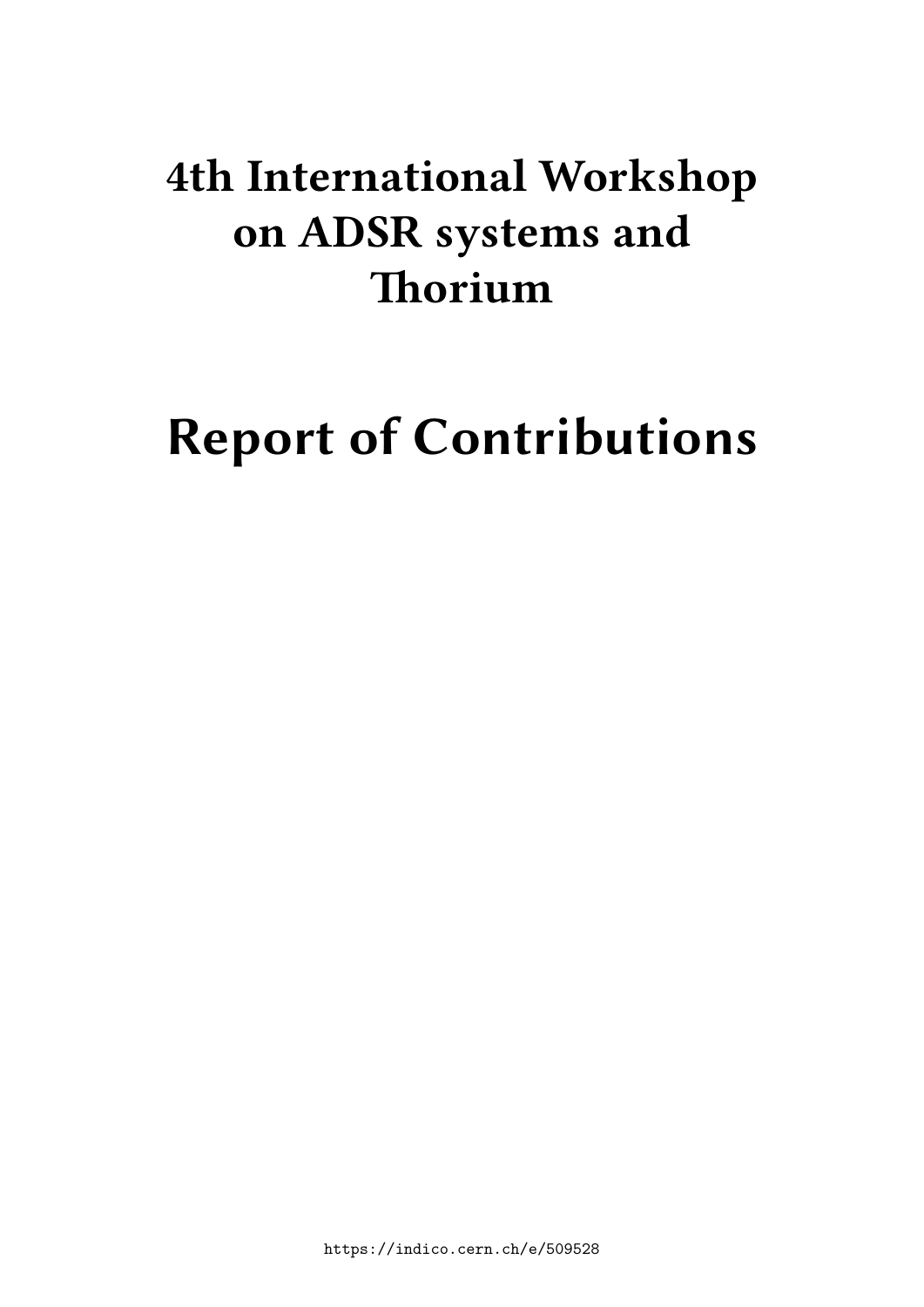Contribution ID: **1** Type: **not specified**

#### **The Future of Nuclear Energy; Chemistry is the Problem, Accelerators the Solution**

*Wednesday, August 31, 2016 11:30 AM (30 minutes)*

Throughout mankind's existence it has been impossible to mine nuclear weapons material directly from the earth. Although natural uranium can be mined, separating the 235 U still requires difficult and expensive technology and time. And even if 235 U is obtained by isotopic enrichment, it can be rendered useless for weapons simply by mixing it with natural uranium and returning it to the earth.

Plutonium is another matter as there is no natural plutonium with which to dilute it. If weapons plutonium (W-Pu) is returned to the earth, it can be dug up quickly and cheaply. It is commonly claimed that commercial reactor waste containing plutonium (C-Pu) containing large amounts of 240 Pu is not weapons useful and therefore need only be made unavailable by burial. However 239 Pu lives about three times as long as 240 Pu, so the 240 Pu decays away leaving W-Pu after one 239 Pu half life. Yucca Mountain as planned therefore would eventually contain about 350 tons of W-Pu that need only be dug up and chemically separated…sufficient for about 70,000 nuclear weapons from this one site. Worldwide nuclear would eventually enable millions from many sites….an absurd legacy to permit from today's nuclear technology.

The world cannot leave underground weapons plutonium or these dangerous commercial isotopic mixtures of plutonium. These remnants must be burned in reactors optimized for this purpose. That will happen only if burning is cost competitive with present reactors, but such waste-burning critical reactors after sixty years still do not exist. The ideal reactors are GEM*STAR reactors based on accelerator-driven molten-salt thermal-spectrum systems. GEM*STAR reactors are advantageous for many reasons, but mostly because they require no chemical/isotopic separation for fuel, no chemistry for solid fuel preparation, and no chemical reprocessing, and because they eliminate the chemical overhead of fission product and higher actinide waste streams and chemistry-driven nuclear weapon proliferation. The implementation of accelerators displaces expensive chemistry thereby enabling nuclear energy cheaper than any other system. GEM\*STAR can, without chemistry, burn safely and economically both W-Pu and C-Pu into isotopic mixtures that cannot decay to W-Pu. Nuclear energy has no long term future without eliminating the long-term legacy of mining nuclear weapons material from today's critical reactors.

**Primary author:** Dr BOWMAN, Charlie (ADNA Corporation)

**Co-author:** Dr MYNENI, Ganapati (Jefferson Lab)

**Presenter:** Dr BOWMAN, Charlie (ADNA Corporation)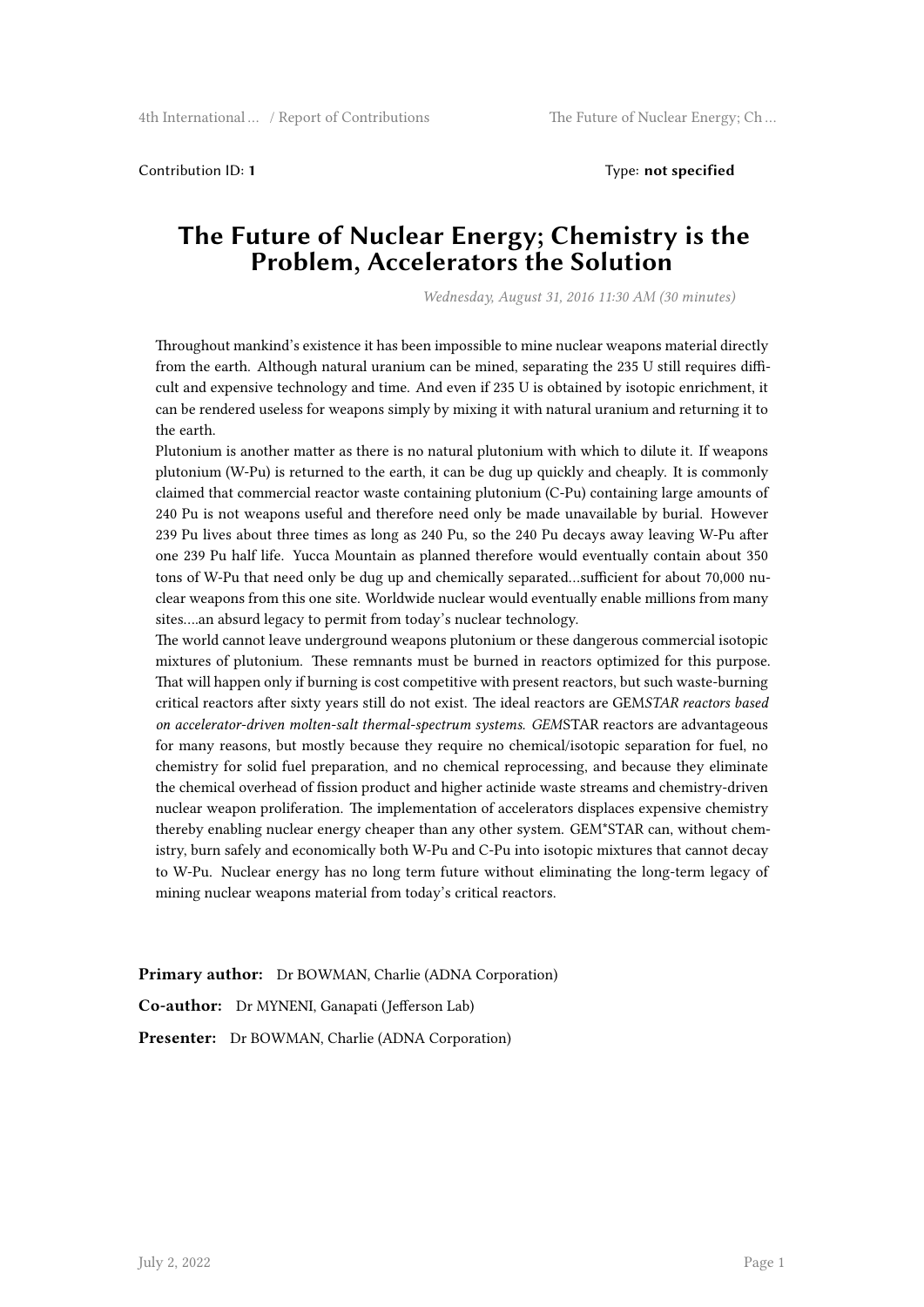**Contribution ID: 2** Type: **not specified** 

#### **On the qualification of niobium materials for Superconducting Radio Frequency Cavity applications**

*Friday, September 2, 2016 12:00 PM (30 minutes)*

High energy particle accelerators with continuous wave or long-pulse accelerating fields (or gradients) above a few million volts per meter (MV m−1) will be of much interest in the context of the future ADS programs. In such applications niobium-based superconducting radio frequency (SCRF) cavities bring various advantages over the conventional copper RF cavities. Here we address the issues related to the qualifications of the niobium materials to be used for cavity fabrications, focusing particularly on the materials properties of niobium required for the functioning a SCRF cavity, and optimizations of the same properties for the best SCRF cavity performance in a reproducible manner. In this way the niobium materials are not necessarily characterized by their purity alone, but in terms of those materials properties, which will define the limit of the SCRF cavity performance and also other related material properties like thermal diffusivity in niobium at the cavity operating temperatures necessary for sustaining this best SCRF cavity performance. Furthermore we point out the need of standardization of the post fabrication processing of the niobium-SCRF cavities, which does not impair the optimized superconducting and thermal properties of the starting niobium-materials required for the reproducible performance of the SCRF cavities according to the design values

**Primary author:** Prof. ROY, Sindhunil Barman (1Magnetic & Superconducting Materials Section, Materials & Advanced Accelerator Sciences Division, Raja Ramanna Centre for Advanced Technology, Indore 452013, India)

**Co-author:** Dr MYNENI, Ganapati (Accelerator R&D, Jefferson Lab, 12050 Jefferson Ave, MS 602, Newport News, VA 23606 USA)

**Presenter:** Dr MYNENI, Ganapati (Accelerator R&D, Jefferson Lab, 12050 Jefferson Ave, MS 602, Newport News, VA 23606 USA)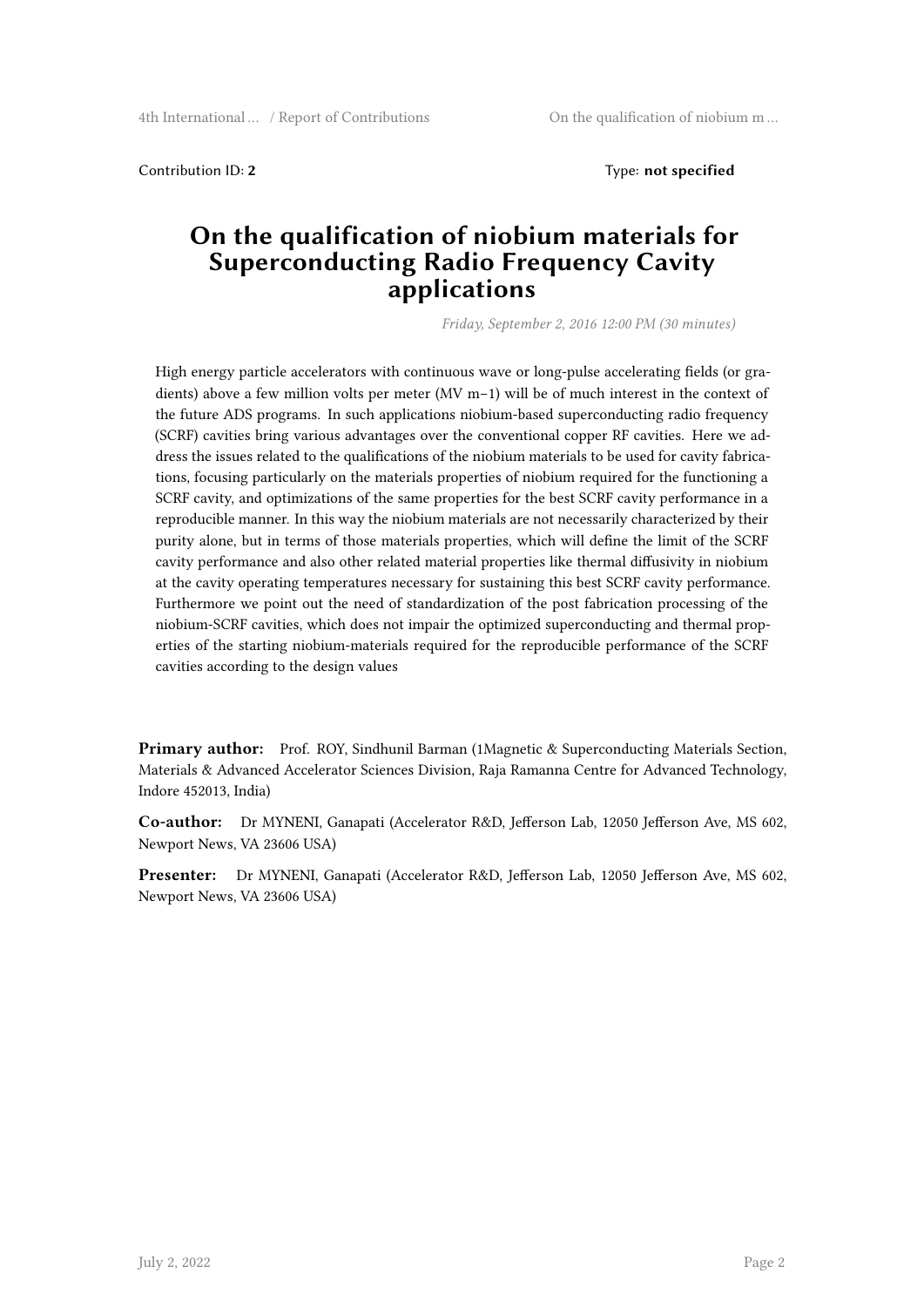Contribution ID: 3 Type: **not specified** 

## **Low Cost is Mandatory for Widespread Success**

*Wednesday, August 31, 2016 12:00 PM (30 minutes)*

Electrical demand world-wide is likely to increase at 100 GWe per year for the next 50-100 years. The vast majority of this will occur in the developing world where they will install the cheapest electricity as soon as they can afford it. Currently that is coal. In order to change this forecast we must invent a power generator that is cheaper than coal and can be massively and rapidly deployed. ThorCon using a thorium molten salt reactor is one such candidate.

**Primary author:** Mr JORGENSEN, Lars (ThorCon, Royal Oaks, CA, USA) **Presenter:** Mr JORGENSEN, Lars (ThorCon, Royal Oaks, CA, USA)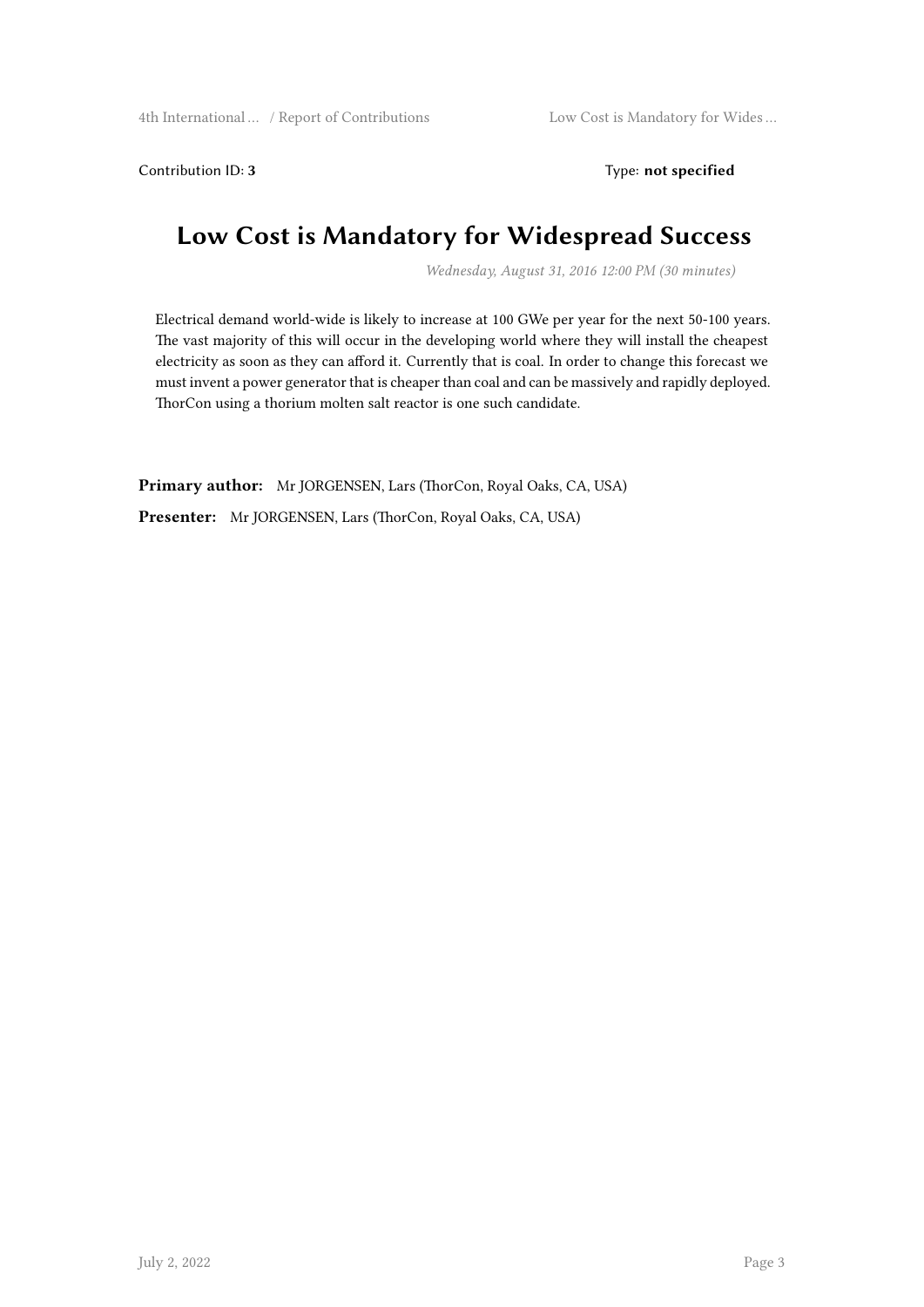Contribution ID: **4** Type: **not specified**

### **Virginia Tech Activities on the Design and Analysis of Advanced Subcritical Reactor Systems**

*Wednesday, August 31, 2016 12:30 PM (30 minutes)*

Over the past eight years, the Virginia Tech group has been working on the design and analysis of the GEM\*STAR concept. This is a Molten Salt fueled Accelerator-Driven Subcritical Reactor (MS-ADSR) that uses a graphite moderator and a proton accelerator with a uranium target.

In previous analysis of the GEM\*STAR reactor system, several simplifying assumptions were made about the neutronics modeling. In this paper, we report on a more detailed study using the Monteburns code system which employs the MCNP6 and CINDER90 code systems for neutronics and burnup calculations, respectively. For the tested fuel-feed compositions, the calculated equilibrium isotopic concentrations and electric multiplication factors are within similar orders of magnitude. Burnup analysis shows that the approach to equilibrium takes approximately two years for natural uranium fuel. Considering a natural uranium fuel, we have examined several feed materials including natural uranium, LWR spent fuel and weapon grade plutonium (WGPu).

Further, we have initiated a multidisciplinary program entitled Safe, Secure and Sustainable Nuclear Power (S3NPower) cluster. S3NPower brings together a group of VT faculty members from Nuclear Engineering, Physics, Material Science and Engineering and Mechanical Engineering to engage in the design and analysis of innovative reactor designs such as GEM\*STAR. The team will address topics including Physics and Kinetics, Thermal Hydraulics, Nuclear Materials, Fuel Cycle and Waste, Monitoring Systems, and Nuclear Nonproliferation and Safeguards. This paper will report our preliminary efforts on comparing the safety and physics of a MS-ADSR prototype with a reference Molten Salt Reactor (MSR). The goal is to identify advantages/disadvantages of a subcritical reactor versus a critical reactor.

**Primary author:** Prof. HAGHIGHAT, Alireza (1Nuclear Science and Engineering Lab (NSEL) at Arlington, Nuclear Engineering Program, Department of Mechanical Engineering, Virginia Tech)

**Co-author:** Prof. VOGELAAR, Bruce (Department of Physics, Virginia Tech)

**Presenter:** Prof. HAGHIGHAT, Alireza (1Nuclear Science and Engineering Lab (NSEL) at Arlington, Nuclear Engineering Program, Department of Mechanical Engineering, Virginia Tech)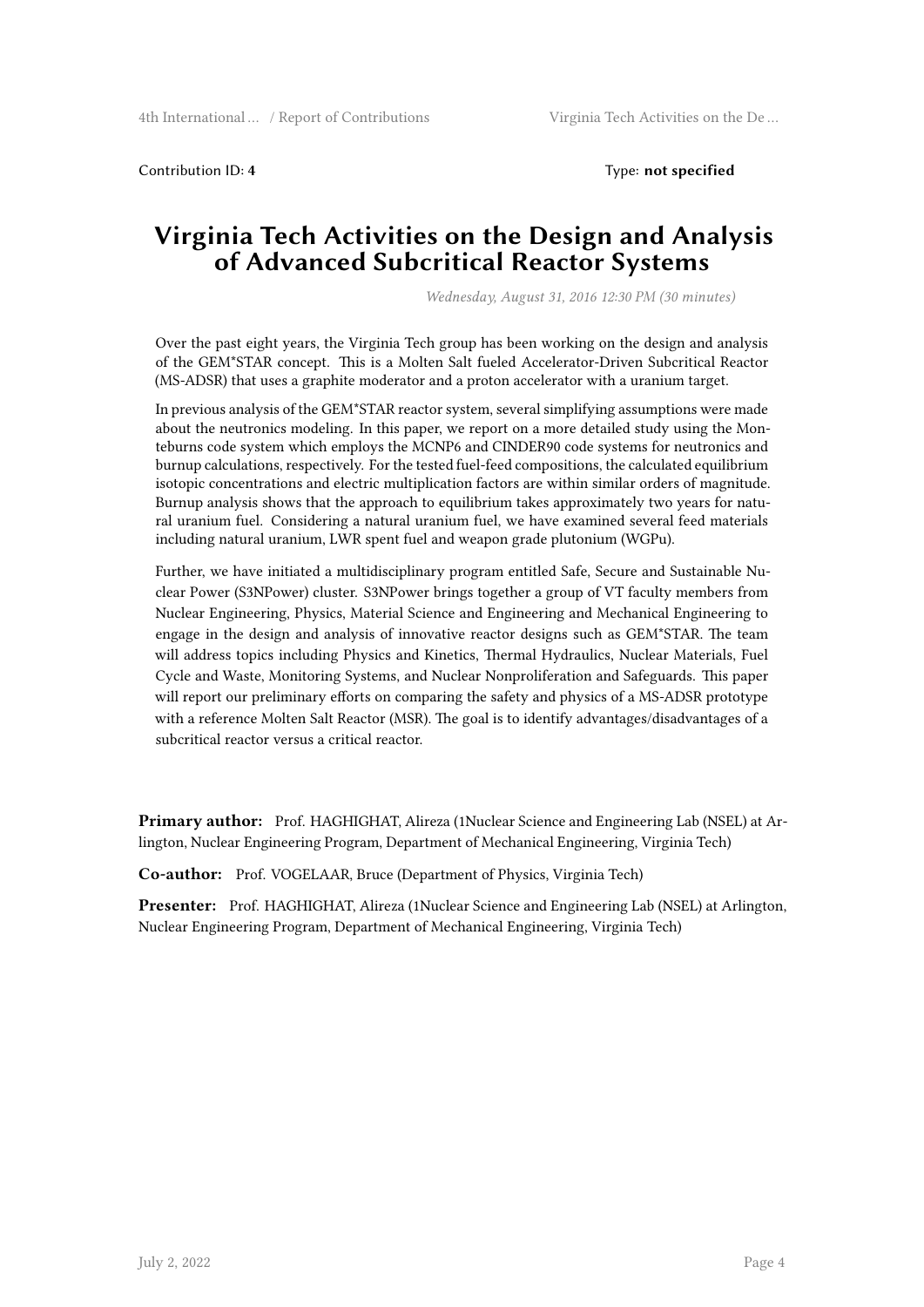Contribution ID: **5** Type: **not specified**

#### **GEANT4 SIMULATIONS OF PROTON-INDUCED SPALLATION FOR APPLICATIONS IN ADSR SYSTEMS**

*Wednesday, August 31, 2016 4:30 PM (20 minutes)*

Neutron spallation is an efficient process for producing intense neutron fluxes that can be exploited in Accelerator Driven Subcritical Reactors (ADSRs) for energy production and the transmutation of nuclear waste. In order to assess the feasibility of spallation driven fission and transmutation we have simulated proton induced neutron production using GEANT4, initially benchmarking our simulations against published experimental neutron spectra produced from a thick lead target bombarded with 0.5 and 1.5 GeV protons. The Bertini and INCL models available in GEANT4, coupled with the high precision (HP) neutron model, are found to adequately reproduce the published experimental data. Given the confidence in the GEANT4 simulations provided by this benchmarking we have then proceeded to some preliminary studies of neutron production using Thorium in an ADSR with a geometry similar to that of the proposed Belgian MYRRHA project with 0.6 GeV proton beam energy that proposed by SCKCEN.

**Primary author:** Mr LEE, David Sangcheol (IIAA)

**Co-authors:** Dr BUNGAU, Cristian (IIAA); Prof. SEVIOUR, Rebecca (IIAA); CYWINSKI, Robert (U)

**Presenter:** Mr LEE, David Sangcheol (IIAA)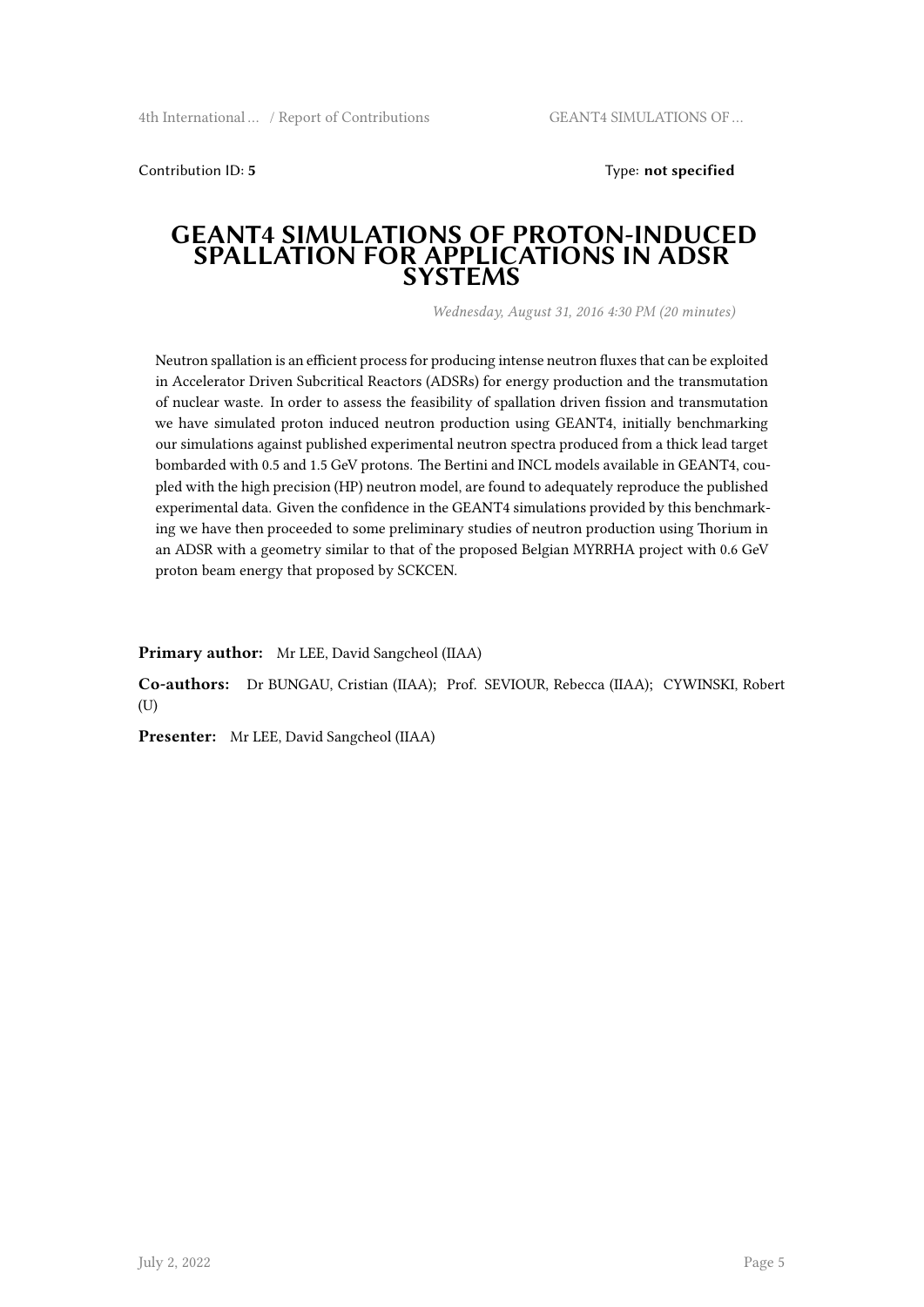Contribution ID: 6 Type: **not specified** 

## **Prototyping activities in view of realising the phase 1 accelerator for MYRRHA**

*Wednesday, August 31, 2016 4:00 PM (30 minutes)*

…

**Primary author:** VANDEPLASSCHE, Dirk (SCK-CEN)

**Presenter:** VANDEPLASSCHE, Dirk (SCK-CEN)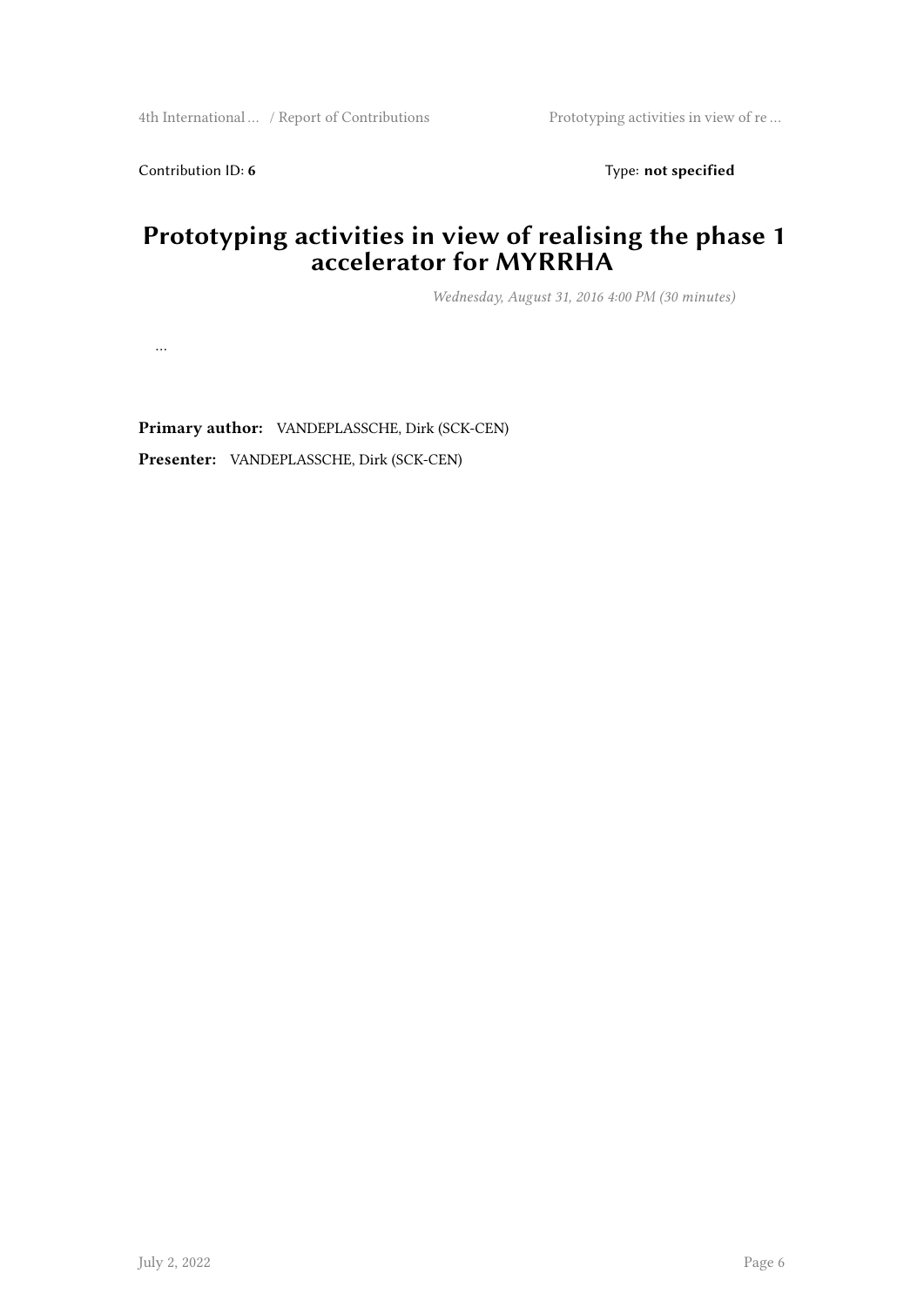Contribution ID: 7 Type: **not specified** 

## **Practical experience of running the ISIS proton accelerator spallation source**

*Friday, September 2, 2016 9:30 AM (30 minutes)*

The ISIS neutron and muon source is based on a high intensity proton accelerator and has run for over 30 years producing world-leading science. However, keeping such an accelerator running sustainably and at >90% availability to the user community is challenging, particularly considering that some accelerator components significantly predate the present machine. This talk will cover aspects of accelerator performance, fault finding and maintenance regimes, the ISIS sustainability programme and thoughts about facility upgrades.

**Primary author:** THOMASON, John (STFC) **Presenter:** THOMASON, John (STFC)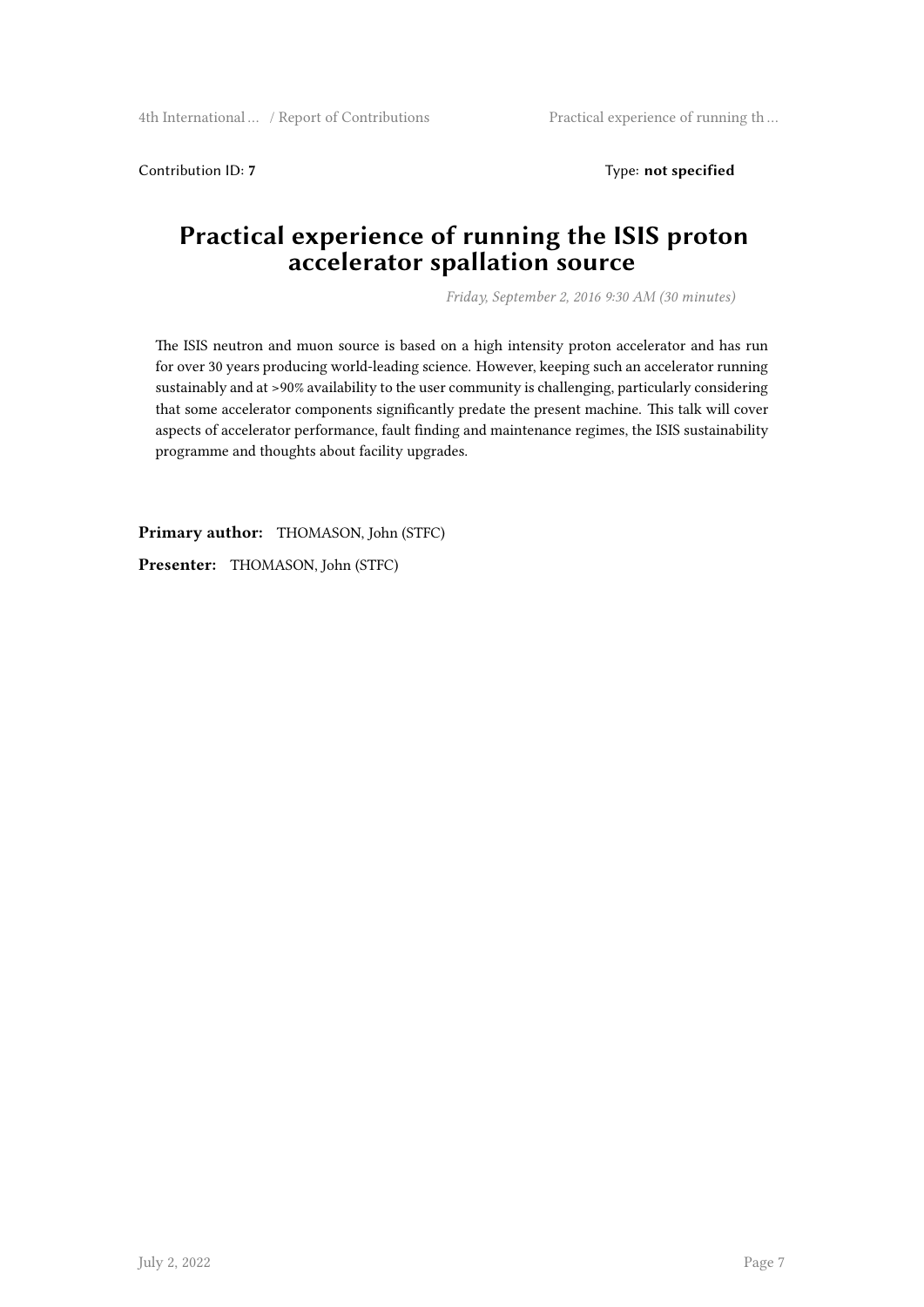Contribution ID: 8 Type: not specified

## **Reliability of high power neutron sources in the design phase**

*Thursday, September 1, 2016 3:15 PM (30 minutes)*

Reliability of high power neutron sources is difficult to predict; however, there are ways to drive the design towards high reliability performance. In this contribution, the tools, methods and experiences from some of these facilities will be presented.

**Primary author:** BARGALLÓ, Enric (European Spallation Source) **Presenter:** BARGALLÓ, Enric (European Spallation Source)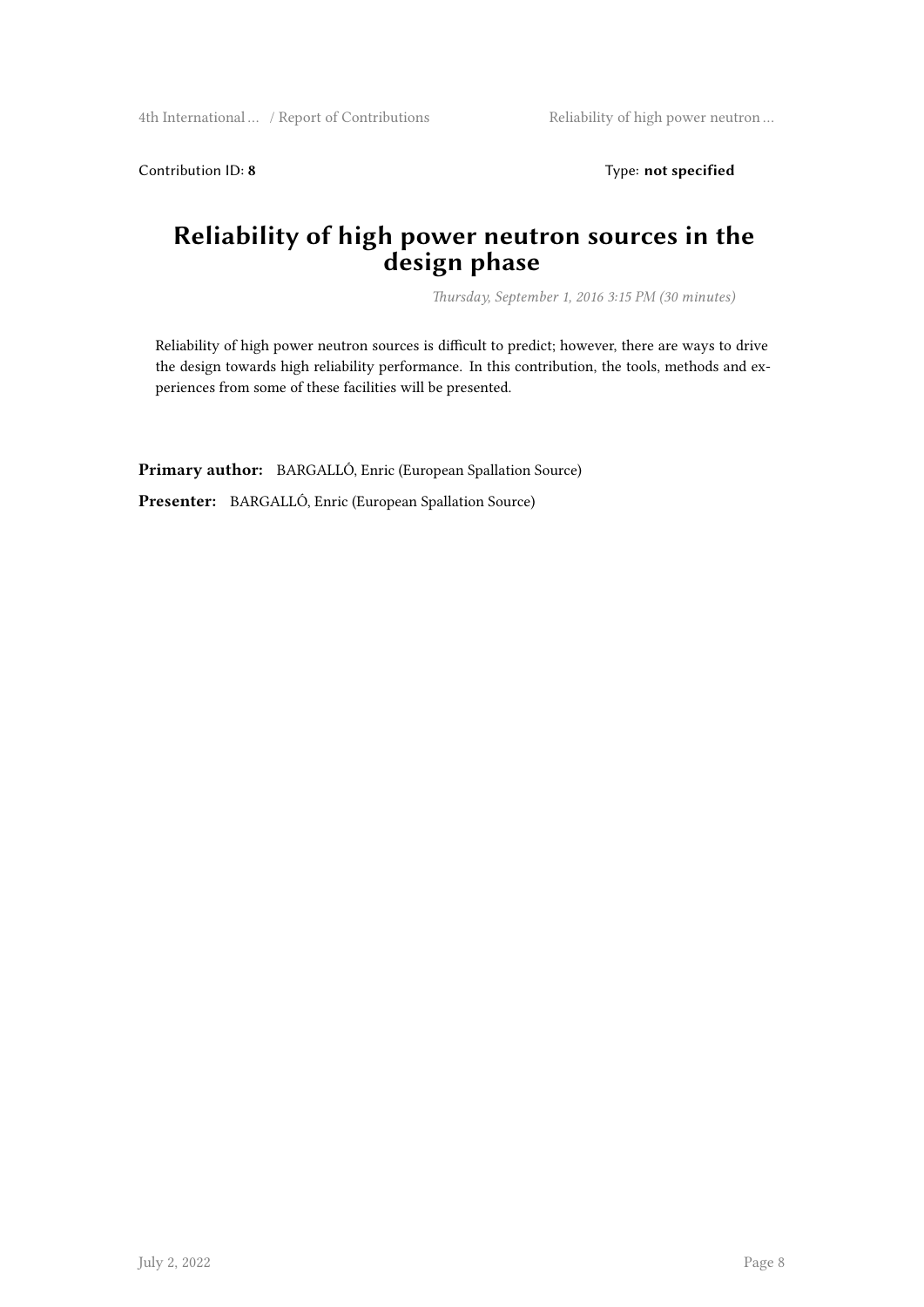Contribution ID: 9 Type: **not specified** 

## **An Overview of the High Power Radio-Frequency Distribution System of the ESS**

*Thursday, September 1, 2016 3:45 PM (20 minutes)*

The European Spallation Source (ESS) is a high brightness source of slow neutrons which is currently under construction in Sweden. ESS uses a linear accelerator to accelerate protons to 2000MeV. The superconducting cavities of the accelerator are supplied with power by a radio-frequency (r.f.) distribution system. The design, construction and operation of this r.f. system will provide valuable design information for an ADS driven by a linear accelerator. Here we provide an overview of the r.f. distribution system for ESS including protection against electrical breakdown in the waveguides.

**Primary author:** TURNER, Norman (University of Huddersfield)

**Presenter:** TURNER, Norman (University of Huddersfield)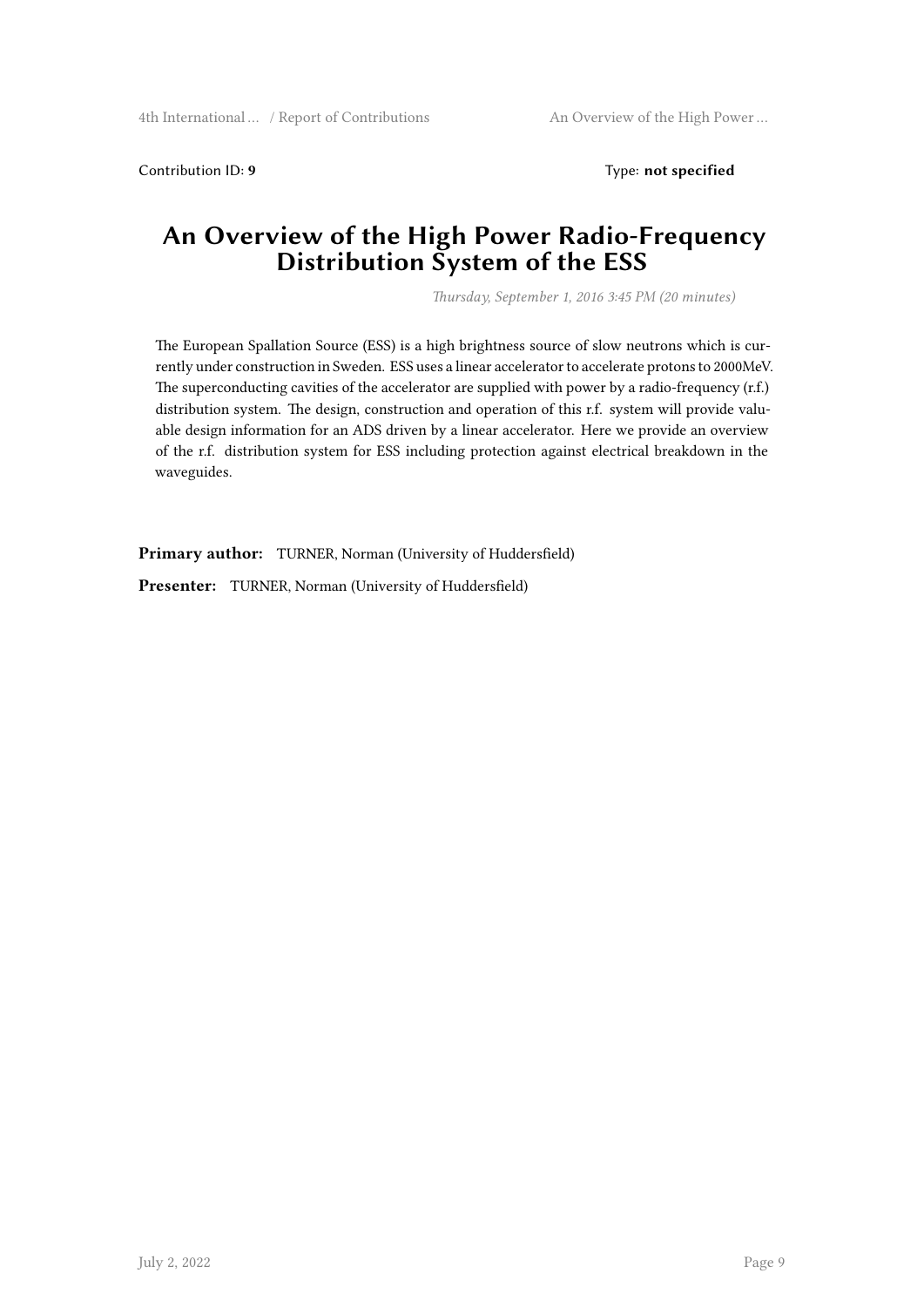Contribution ID: 10 **Type:** not specified

#### **Accelerator Reliability requirements for ADS: the MYRRHA project goals**

*Wednesday, August 31, 2016 2:45 PM (30 minutes)*

Beam stability and overall reliability of the Accelerator systems are major concerns in ADS technology. Short beam interruptions can induce high thermo-mechanical stress and fatigue in the reactor structure. Beam stops lead also to safety related procedures reducing the reactor availability.

In the Myrrha project, the main reliability requirement is to reduce the number of short beam interruptions to levels not yet reached in research accelerators. It represents a major challenge, needing special design approachs.

In the last period, several collaborating projects, developed within the Euratom framework programs, have performed detailed evaluation of the reliability expected performance and have proposed new concepts looking to overcome these difficulties. These proposals represent important guidelines for the new phases of development of an ADS demonstrator.

**Primary author:** Dr JUNQUERA, Tomas (Accelerator and Cryogenic Systems)

**Presenter:** Dr JUNQUERA, Tomas (Accelerator and Cryogenic Systems)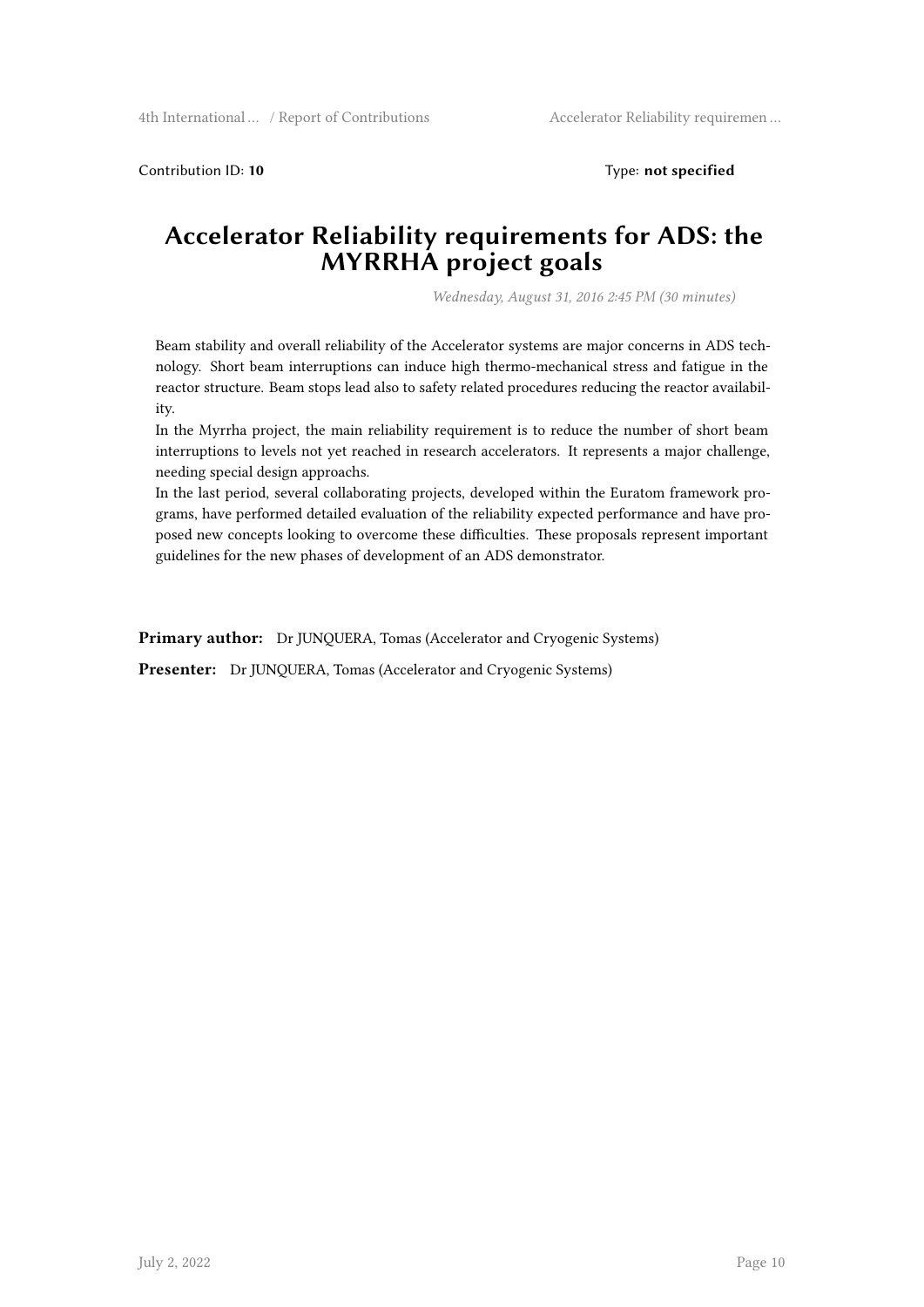4th International … / Report of Contributions Status and progress of front end in …

Contribution ID: 11 Type: **not specified** 

## **Status and progress of front end injectors for CADS**

…

**Primary author:** WANG, Zhijun (IMP-CAS) **Presenter:** WANG, Zhijun (IMP-CAS)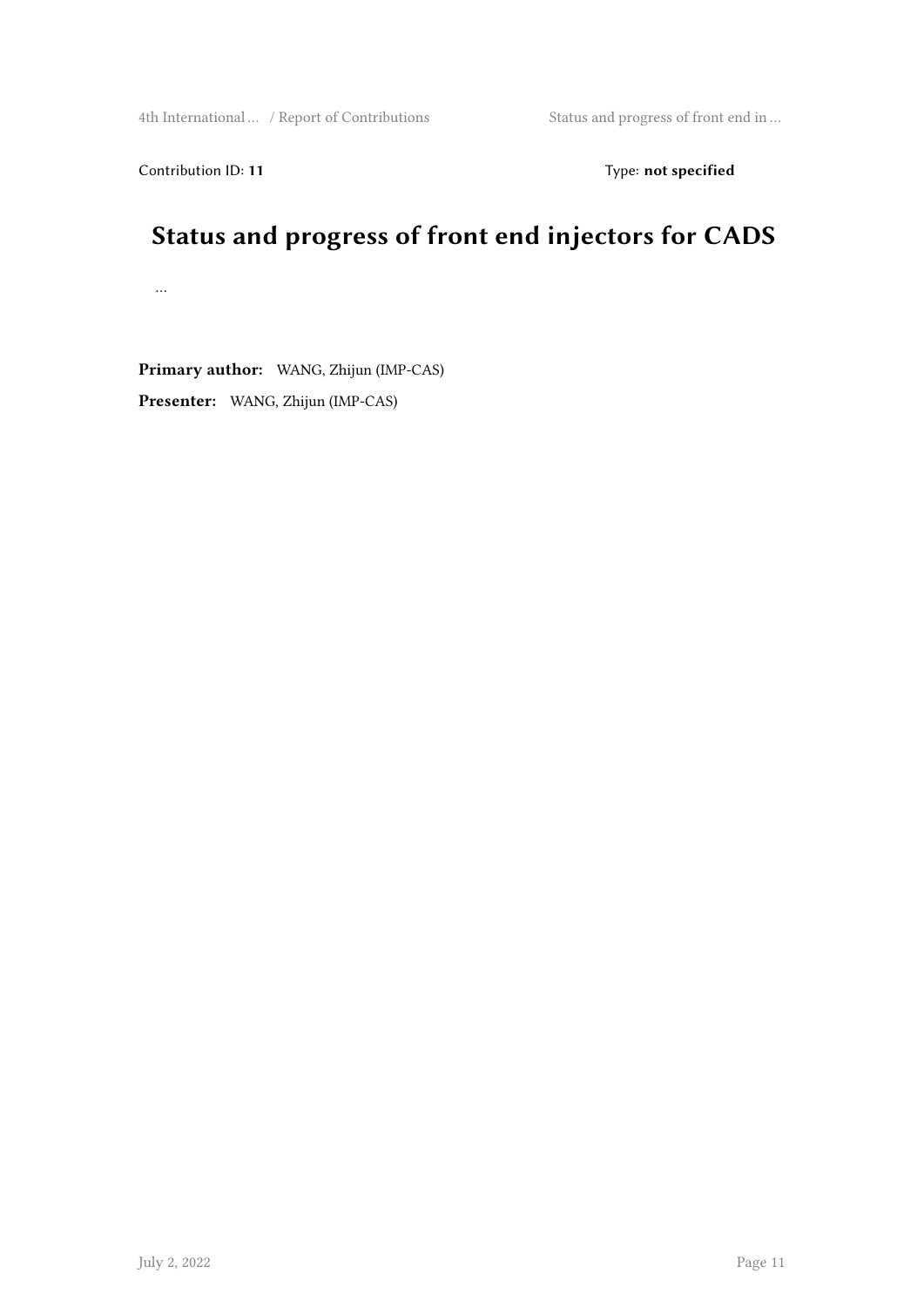4th International … / Report of Contributions Reliability and fault-tolerance stra …

Contribution ID: 13 Type: **not specified** 

## **Reliability and fault-tolerance strategy in CADS linac and beam commissioning of CADS injector-I**

*Thursday, September 1, 2016 12:00 PM (45 minutes)*

…

**Primary author:** MENG, Cai (ihep) **Presenter:** MENG, Cai (ihep)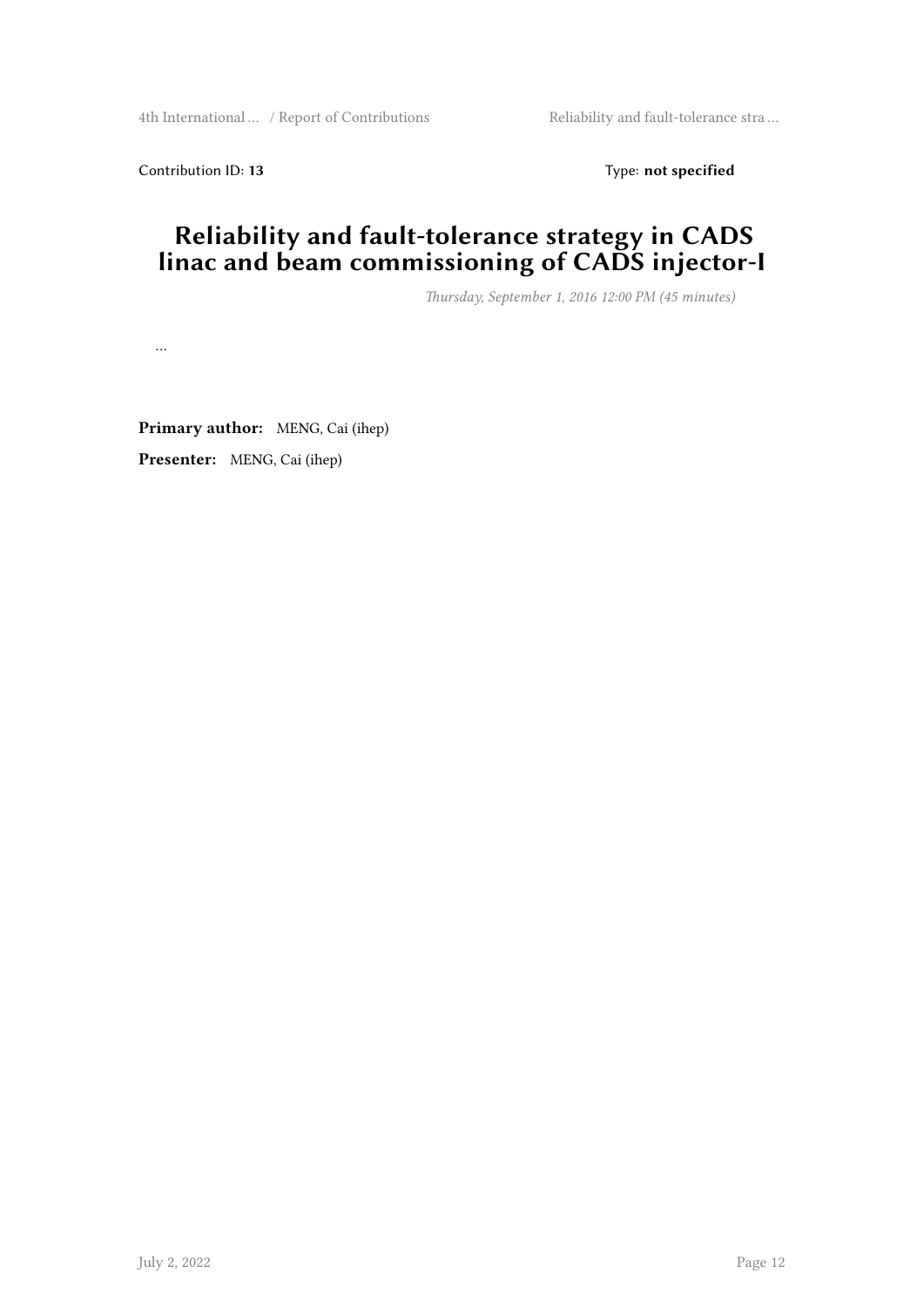Contribution ID: **14** Type: **not specified**

#### **the present status and future plans of Chinese ADS project**

*Thursday, September 1, 2016 11:15 AM (45 minutes)*

Chinese ADS project started in 2011. It has taken around 6 years in the first stage. There are great progress have been achieved on the key technologies on accelerator, target and sub-critical reactor and will be introduced. The CW, ~4 mA, ~5 MeV proton beam has been domostrated stably in the last year. The demo linac with 25 MeV based on HWR and Spoke cavities is constructing and will commission by the end of year. A new conception of granular target has been proposed to sustain the beam power as high as 6 MW. The small-scale tests have been done and a large-scale loop bench is constructing to demonstrate the feasibility. The property of pellets is improving by material methods. A LBE loop has been developed and some long-term material experiments have been done. The second stage project, CIADS, was approved last year. It consists a superconducting proton linac with beam current of 10 mA and energy of 600 MeV, a granular target with tungsten pellets, and a LBE sub-critical reactor. The total thermal power of reactor and beam is 10 MW. It is a demonstration of high power coupling and transmutation. Base on the investigations in the fist stage, a new concept of ADANES (Accelerator Driven Advanced Nuclear Energy System) was put forward. It will be introduced too as the future plan.

**Primary author:** HE, Yuan (IMPCAS) **Presenter:** HE, Yuan (IMPCAS)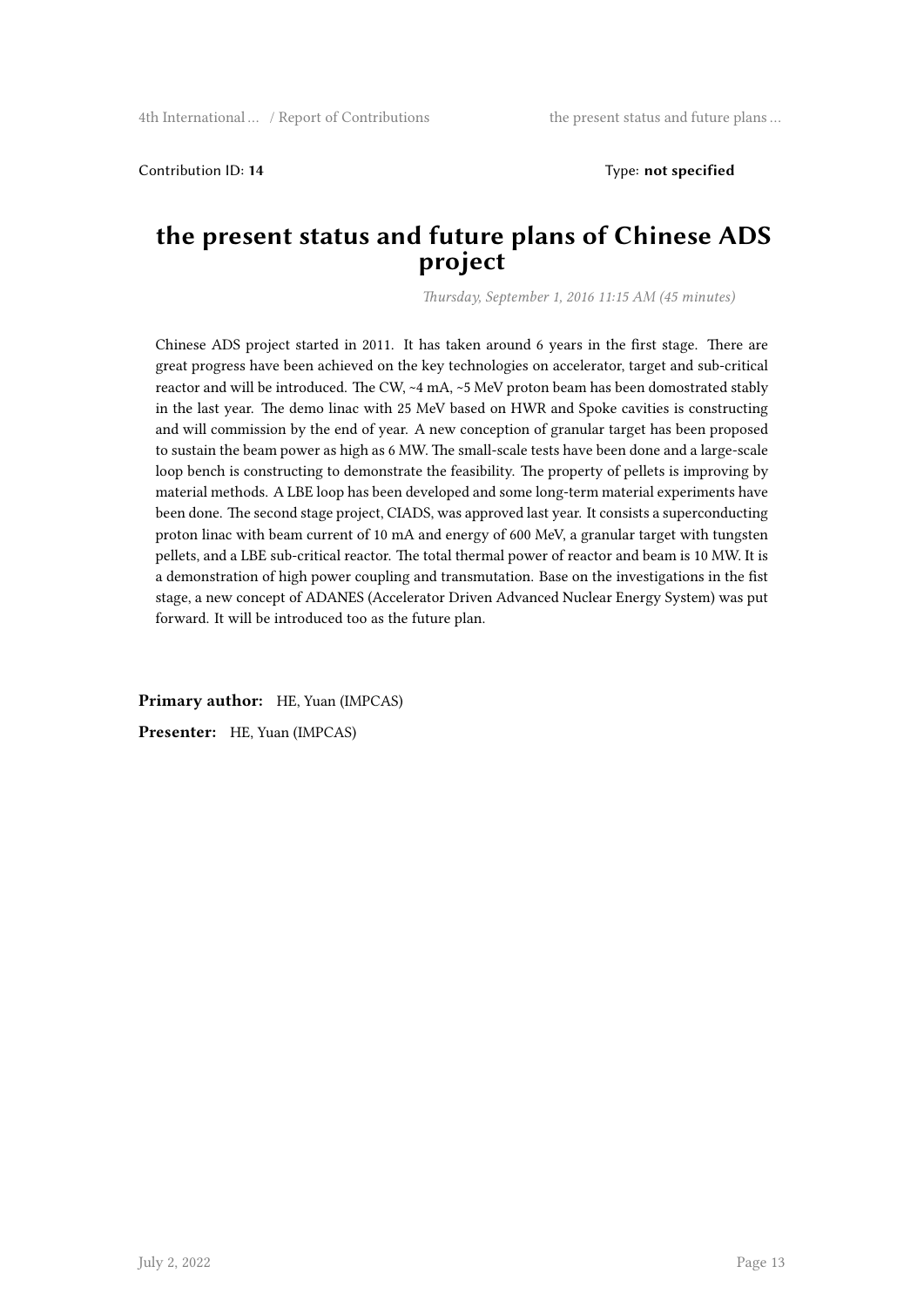Contribution ID: **15** Type: **not specified**

## **Energy Efficiency of Accelerator Driven Sub-critical Reactors for Nuclear Waste Transmutation**

*Wednesday, August 31, 2016 10:15 AM (30 minutes)*

Energy efficiency is a major criterion for modern economic decision-making. However, in matter of nuclear energy, the costs of nuclear waste disposal are generally externalized by passing them to the environment or to future generations. In this study, we investigate the impact of the accelerator on the overall efficiency of an Accelerator Driven Sub-critical Reactor aimed for nuclear waste transmutation and for better fuel utilization. Several considerations include the transmutation characteristics, the wall- plug efficiency of the accelerator as well as the technology choice.

**Primary author:** HAJ TAHAR, Malek (Brookhaven) **Co-authors:** MEOT, Francois (Unknown); PEGGS, Stephen (BNL) **Presenter:** HAJ TAHAR, Malek (Brookhaven)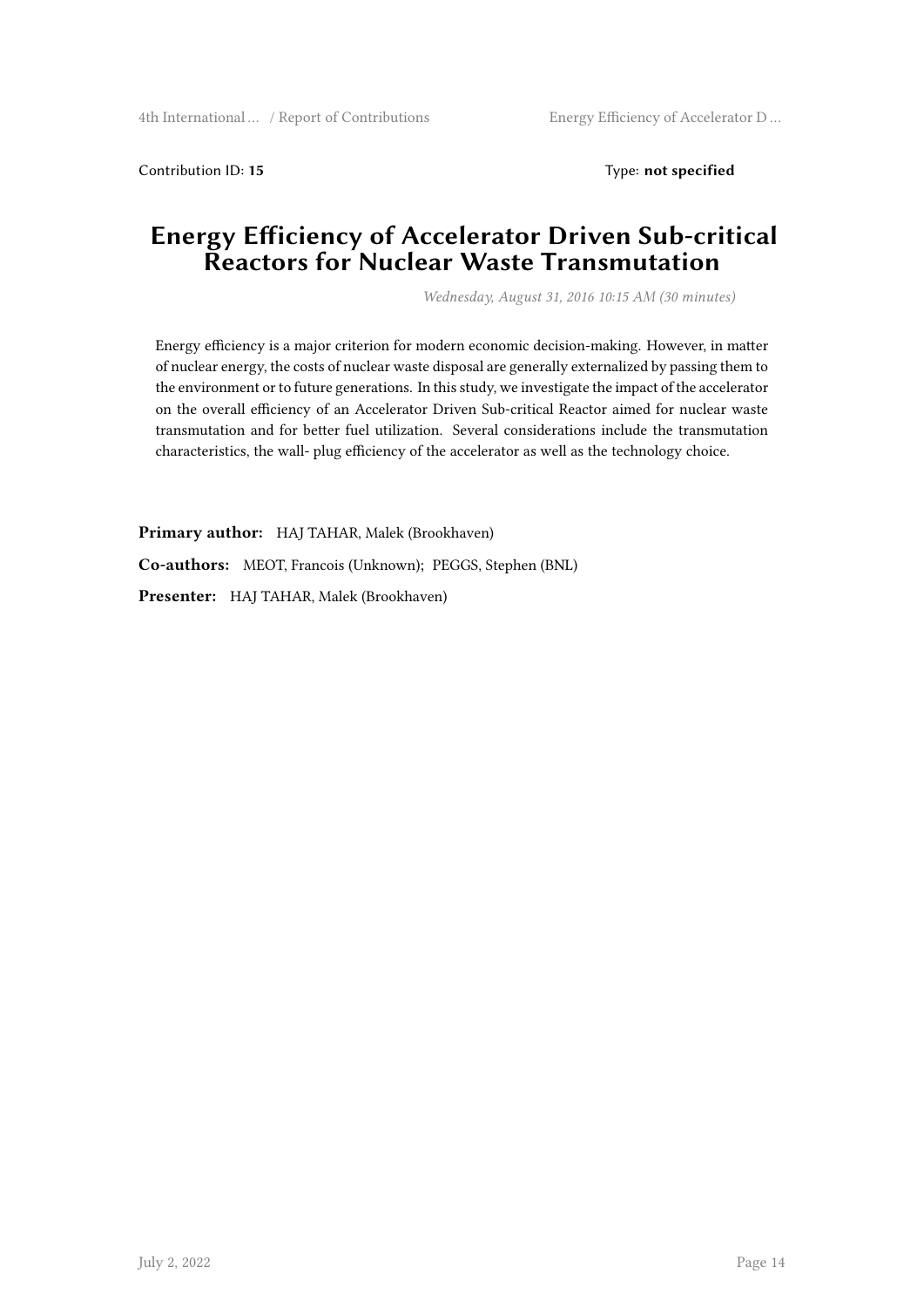Contribution ID: 16 Type: not specified

## **Studies of The PSI Injector II high current cyclotron**

*Friday, September 2, 2016 10:30 AM (15 minutes)*

…

**Primary author:** KOLANO, Anna Maria (CERN) **Presenter:** KOLANO, Anna Maria (CERN)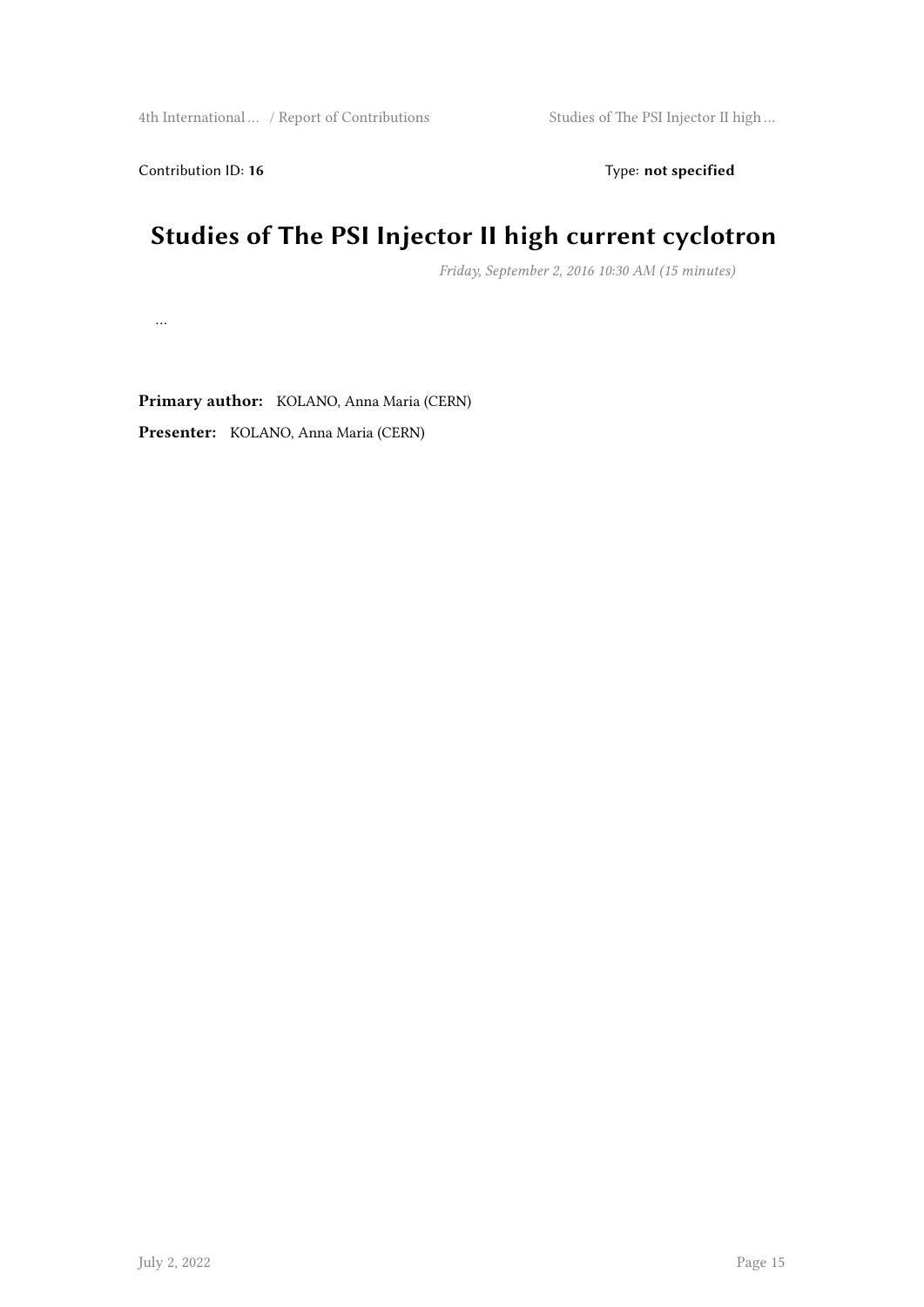4th International … / Report of Contributions Simulation and parametrisation of …

…

Contribution ID: 17 Type: **not specified** 

## **Simulation and parametrisation of spallation neutron distributions**

*Friday, September 2, 2016 10:45 AM (15 minutes)*

**Primary author:** RUMMANA, Asiya (Huddersfield)

**Presenter:** RUMMANA, Asiya (Huddersfield)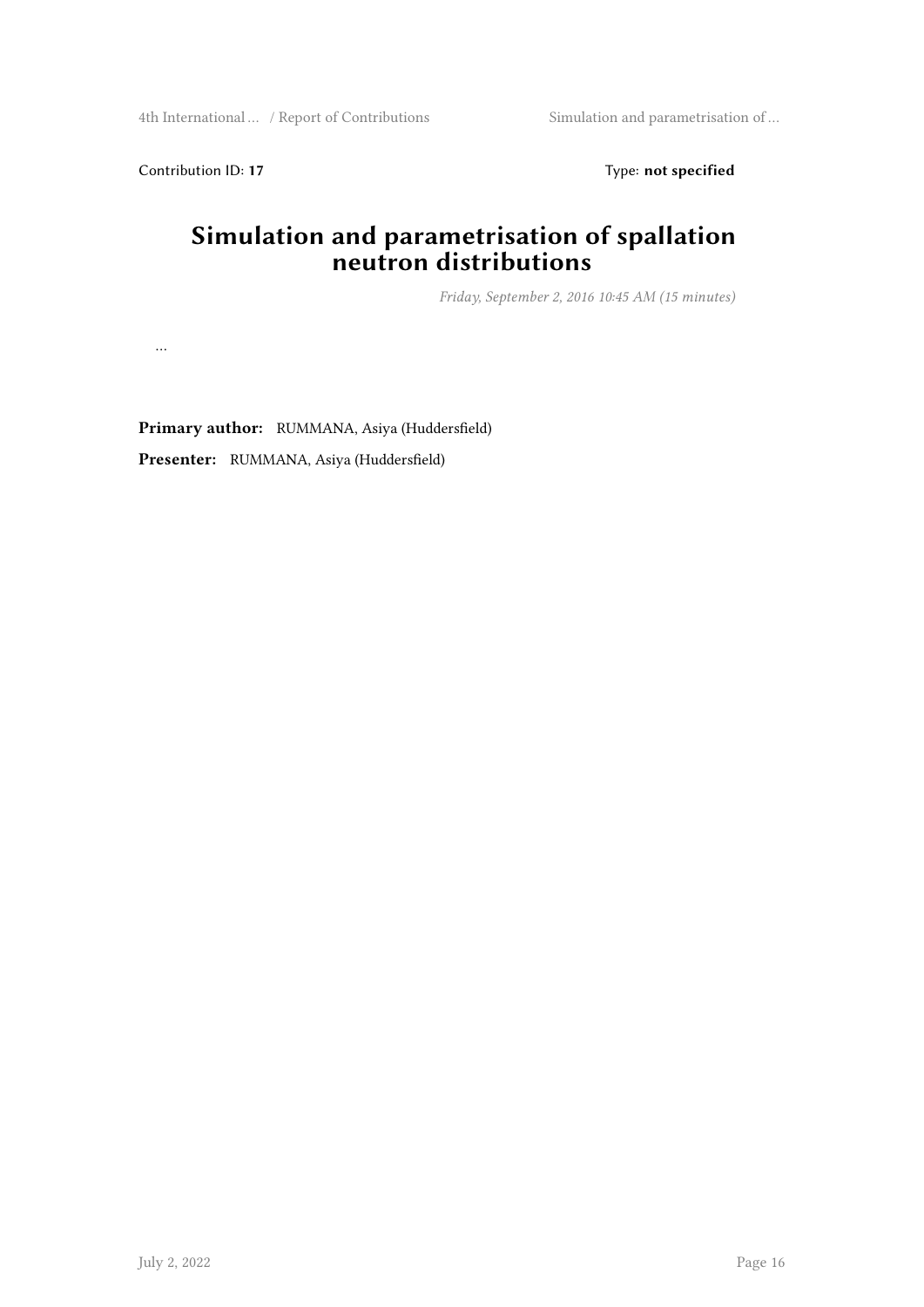4th International … / Report of Contributions Studies of MYRRHA with thorium …

Contribution ID: 18 Type: not specified

## **Studies of MYRRHA with thorium fuel**

…

**Primary author:** RUMMANA, Asiya (Huddersfield) **Presenter:** RUMMANA, Asiya (Huddersfield)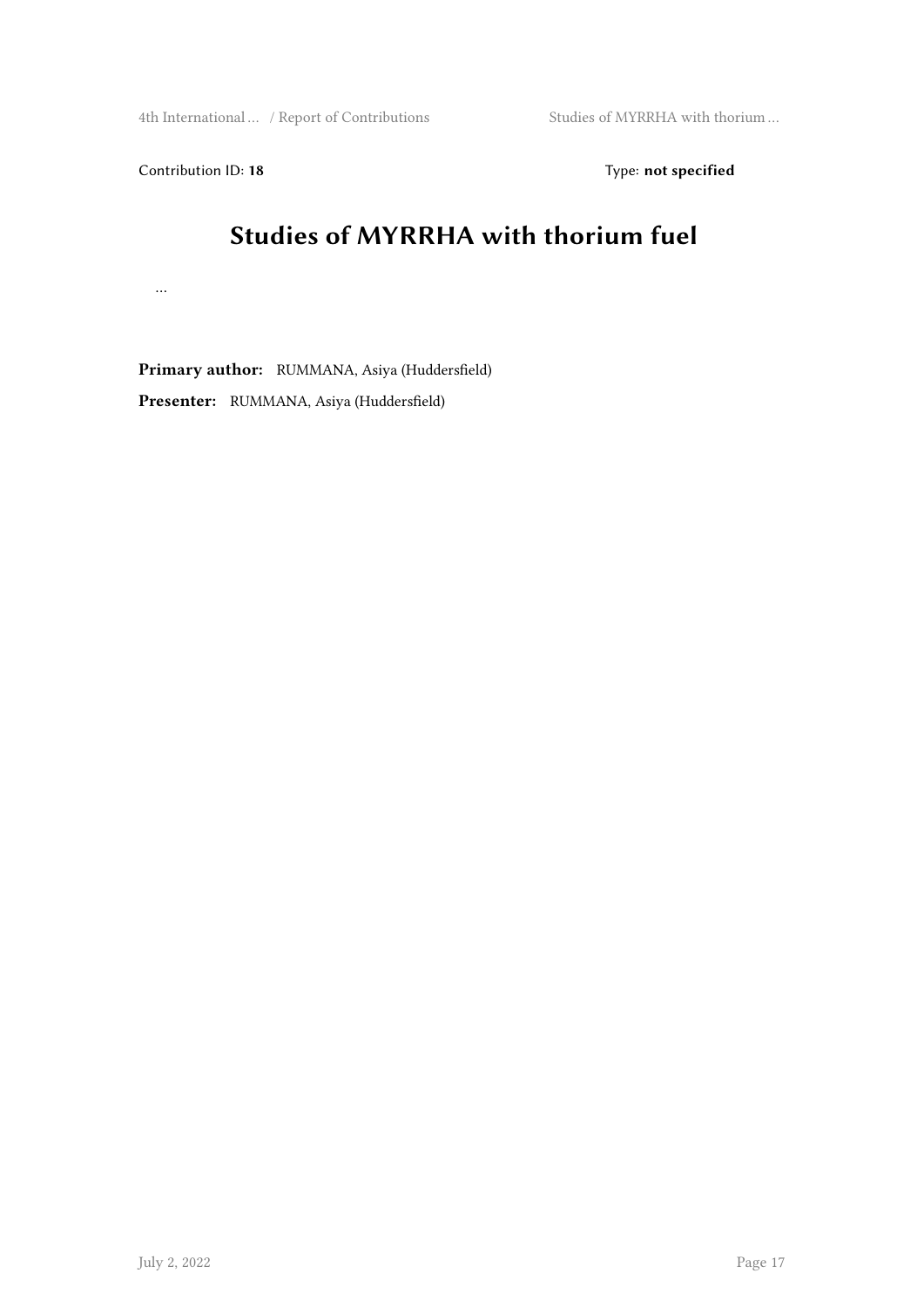4th International … / Report of Contributions A model for neutron production fr ...

Contribution ID: 19 Type: **not specified** 

## **A model for neutron production from deuteron breakup**

…

**Primary author:** ALBRIGHT, Simon (CERN) **Presenter:** ALBRIGHT, Simon (CERN)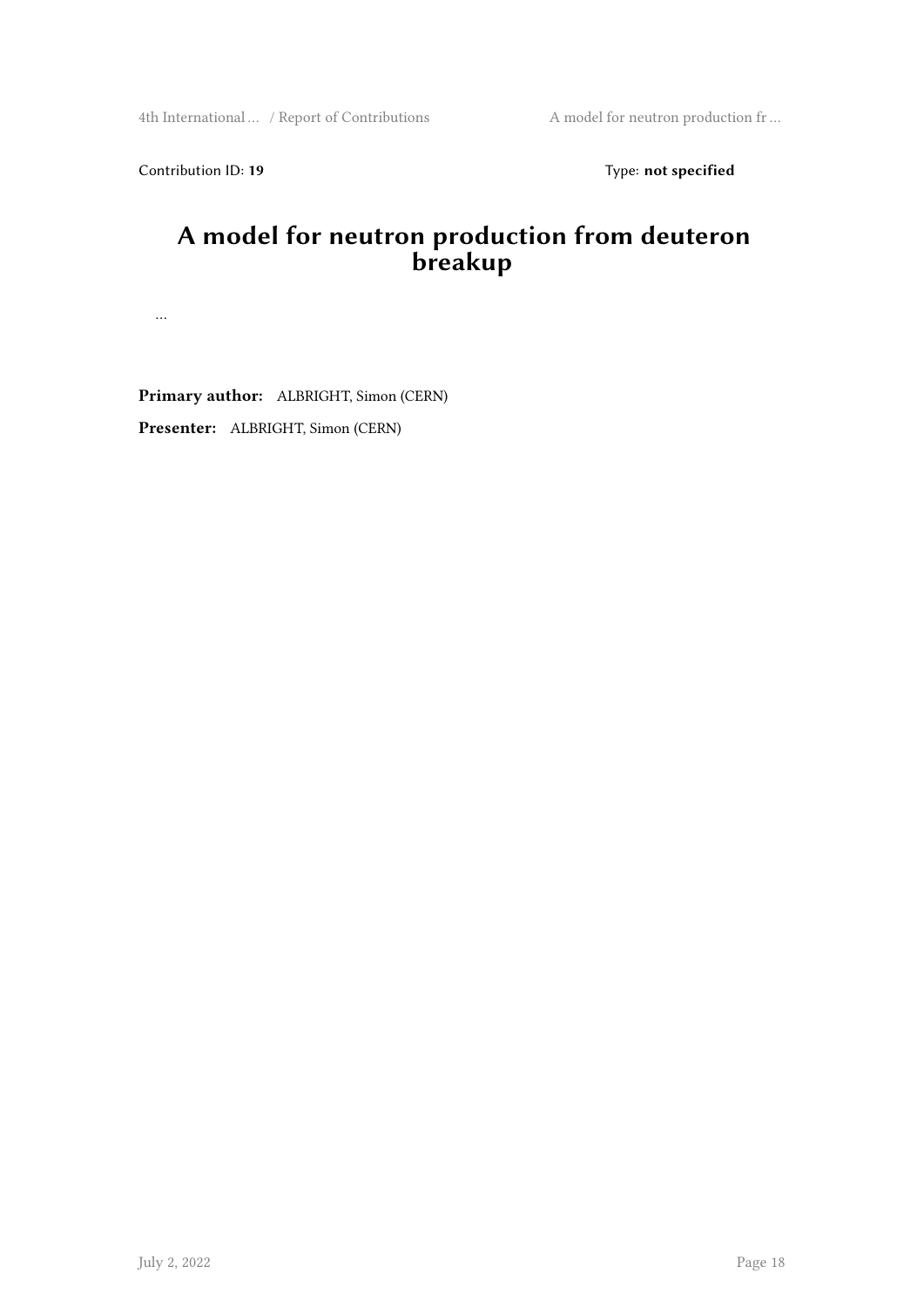Contribution ID: **20** Type: **not specified**

#### **Current research on ADS at the Joint Institute for Nuclear Research**

*Thursday, September 1, 2016 10:15 AM (30 minutes)*

The research on Accelerator Driven Systems (ADS) has more than 20 year's tradition at the Joint Institute for Nuclear Research. Since 2010, the most experiments have been performed with a spallation target composed of 512 kg of natural uranium QUINTA irradiated with proton and deuteron beams of high energies. Currently, final preparations of a new spallation target BURAN consisting of 20 tons of depleted uranium are under away. The main tasks of the project are experimental investigation of neutron production inside the spallation target, possibility of natural thorium utilization and transmutation of the long-lived fission product. The supplementary tasks are measurement of nuclear data and verification of nuclear codes and theoretical models related to the ADS technologies. Recently, the group also investigates possibility of determination of the fission heat flux with the use of highly accurate thermocouples.

**Primary author:** ZEMAN, Miroslav (Brno University of Technology)

**Presenter:** ZEMAN, Miroslav (Brno University of Technology)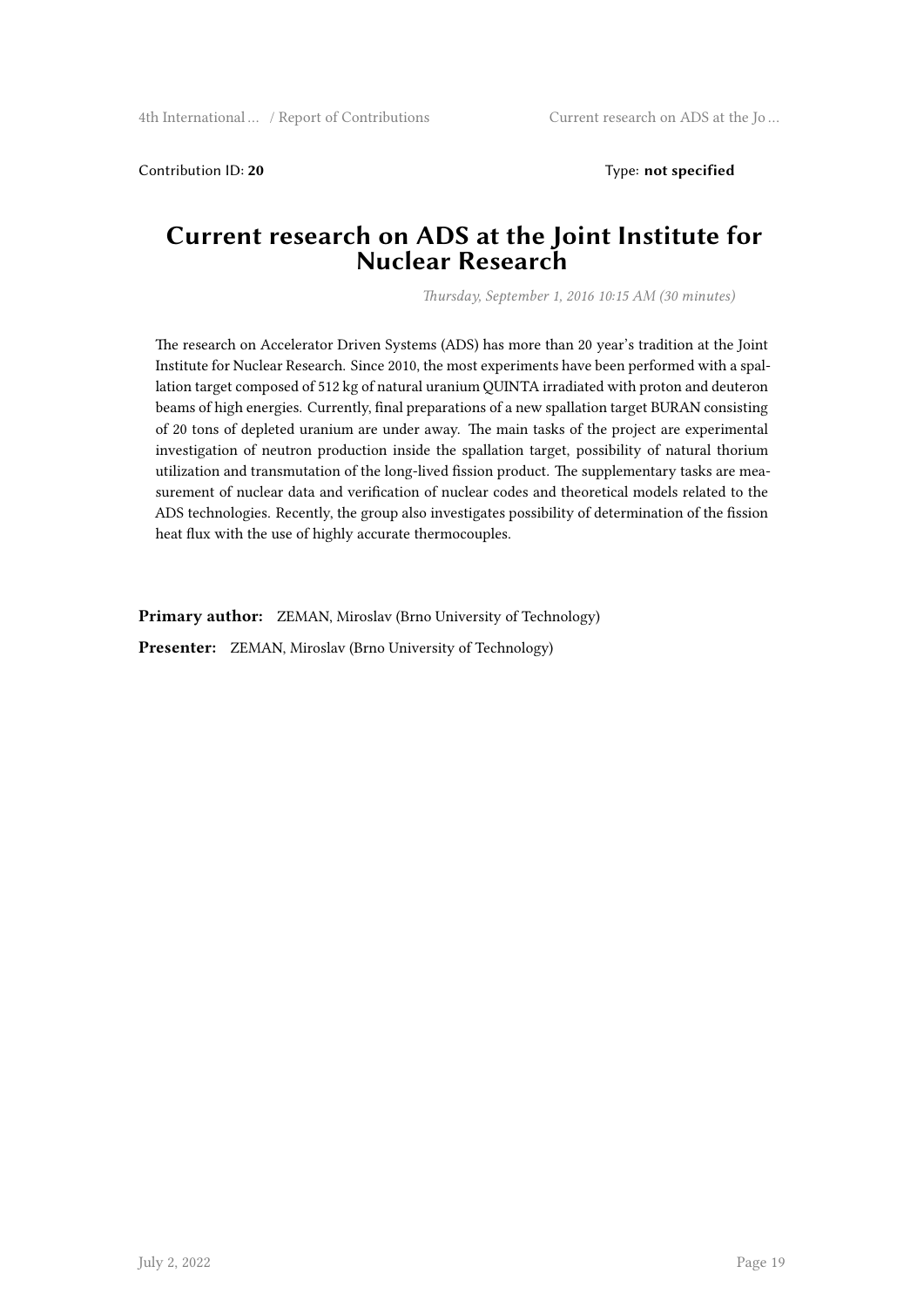Contribution ID: **21** Type: **not specified**

## **iThEC ADS Initiatives**

*Thursday, September 1, 2016 9:30 AM (45 minutes)*

The international Thorium Energy Committee (iThEC), a not for profit association, under Swiss law, was founded in 2012. Its members are engineers, physicists, and other concerned citizens acting to promote R&D on the use of thorium in order to transmute nuclear waste and produce safe, clean and abundant energy. To meet the tremendous world energy needs, systematic R&D has to be pursued to replace fossil fuels. Nuclear energy, which produces no green-house gases and no air pollution, should be a leading candidate, and in this context, thorium represents a great potential. iThEC is at the origin of two new initiatives, which I will present: a first ADS experiment of substantial power  $(≥ 1 MW)$  and a high-power superconducting cyclotron design. Global cooperation is highly desirable in this domain, and I will discuss possibilities of cooperation based on the CERN experiment model.

**Primary author:** BOURQUIN, Maurice (University of Geneva)

**Presenter:** BOURQUIN, Maurice (University of Geneva)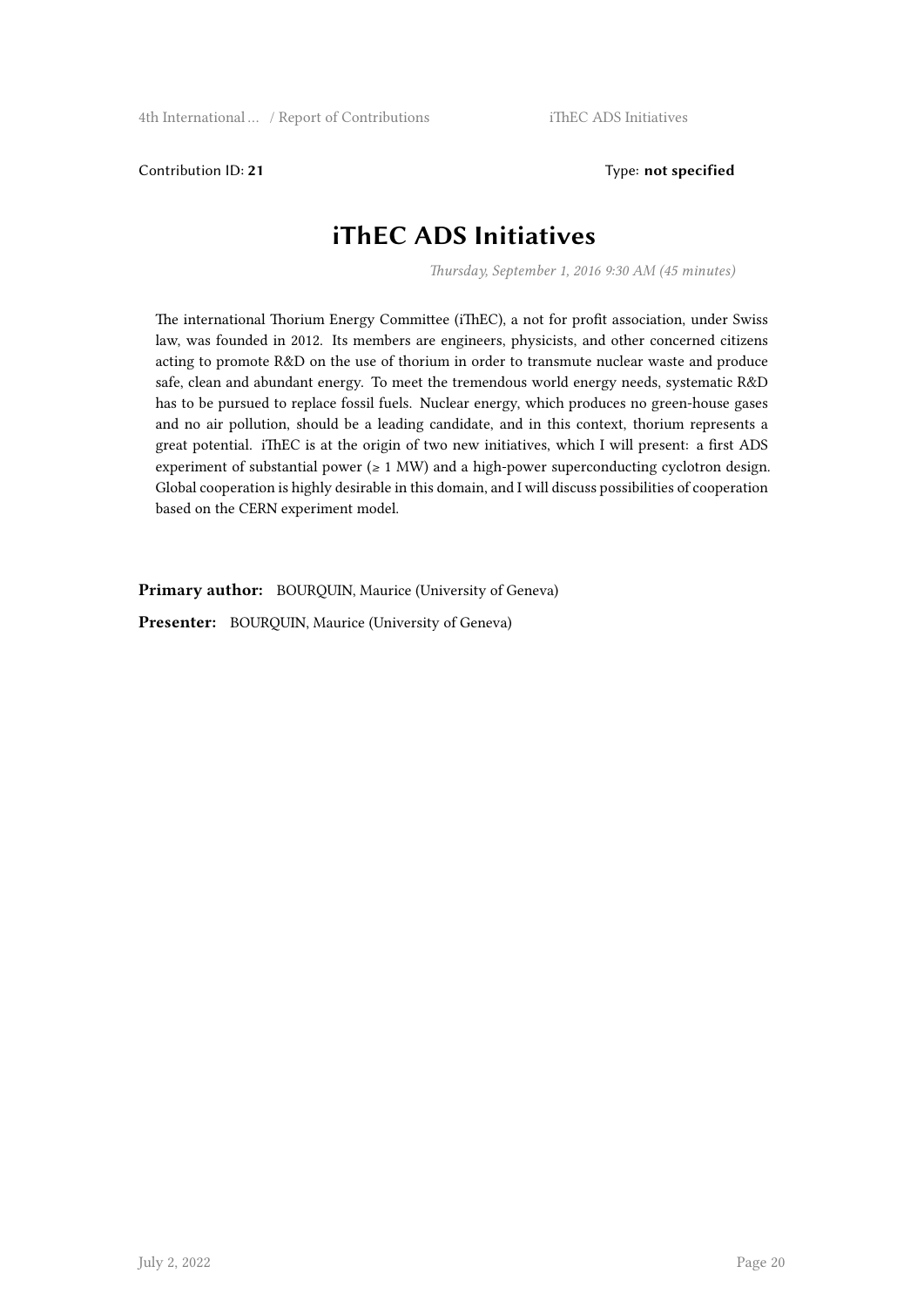…

Contribution ID: 22 Type: **not specified** 

## **Status and challenges of the European Spallation Source**

*Thursday, September 1, 2016 1:30 PM (45 minutes)*

**Presenter:** GAROBY, Roland (European Spallation Source ERIC)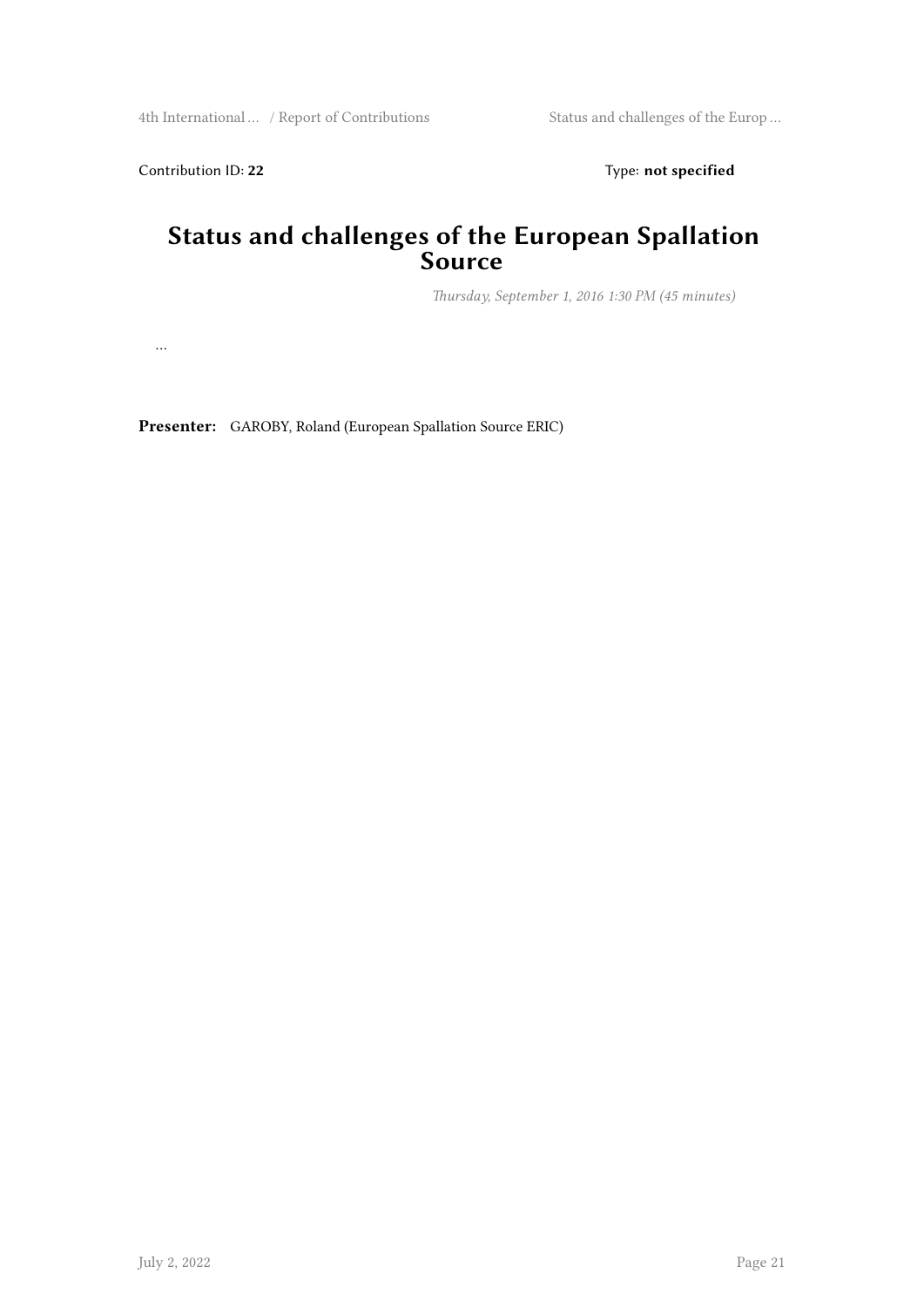Contribution ID: 23 Type: **not specified** 

## **MYRRHA project status and contribution for HLW management and SMR based on Lead Technology**

*Wednesday, August 31, 2016 2:00 PM (45 minutes)*

…

**Primary author:** AÏT ABDERRAHIM, Hamid (SCK.CEN) **Presenter:** AÏT ABDERRAHIM, Hamid (SCK.CEN)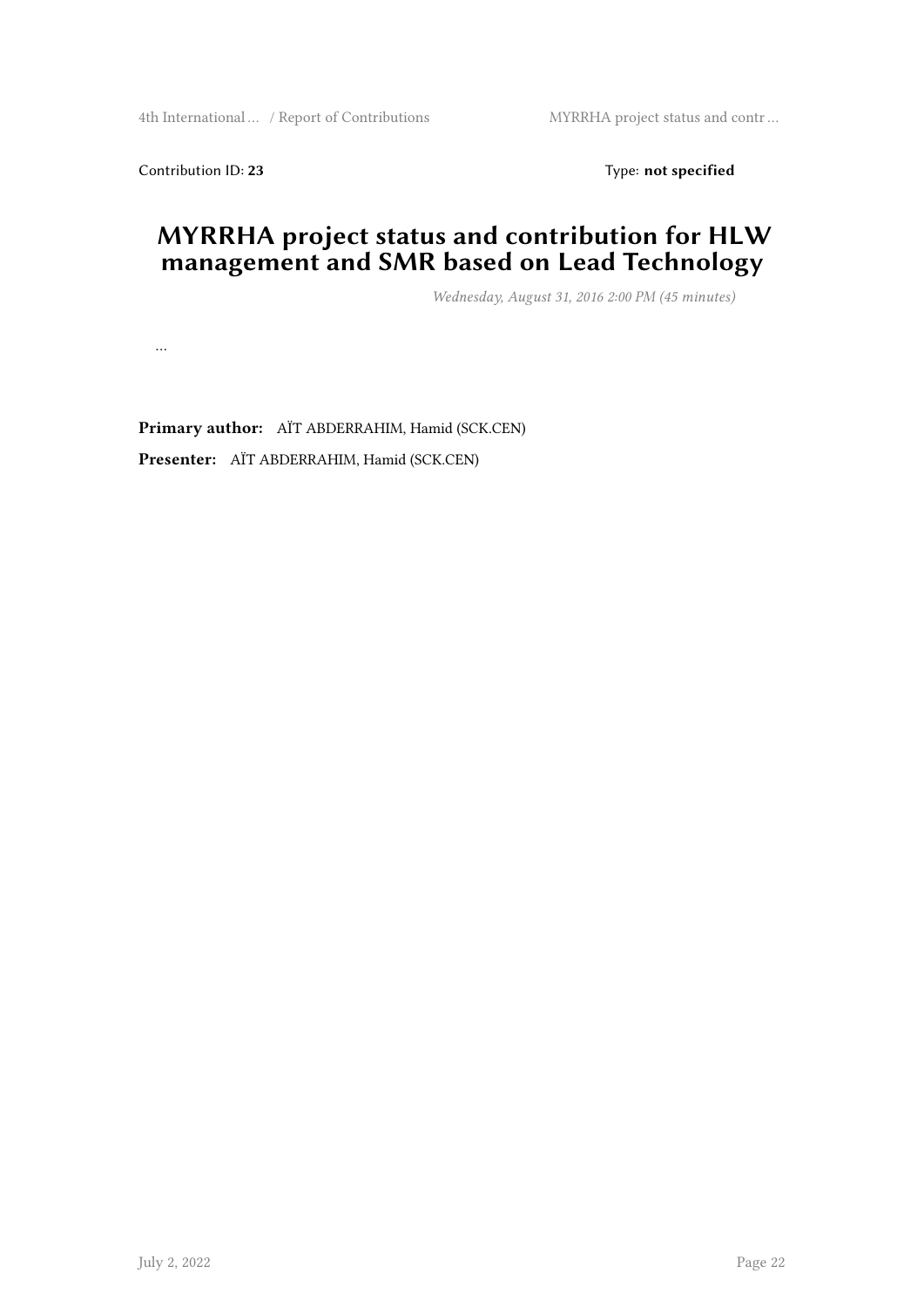Contribution ID: 24 Type: **not specified** 

## **Recent developments of high purity niobium metal ingots for ADS applications**

*Friday, September 2, 2016 11:30 AM (30 minutes)*

…

**Primary author:** ABDO, Gustavo (BMM)

**Presenter:** ABDO, Gustavo (BMM)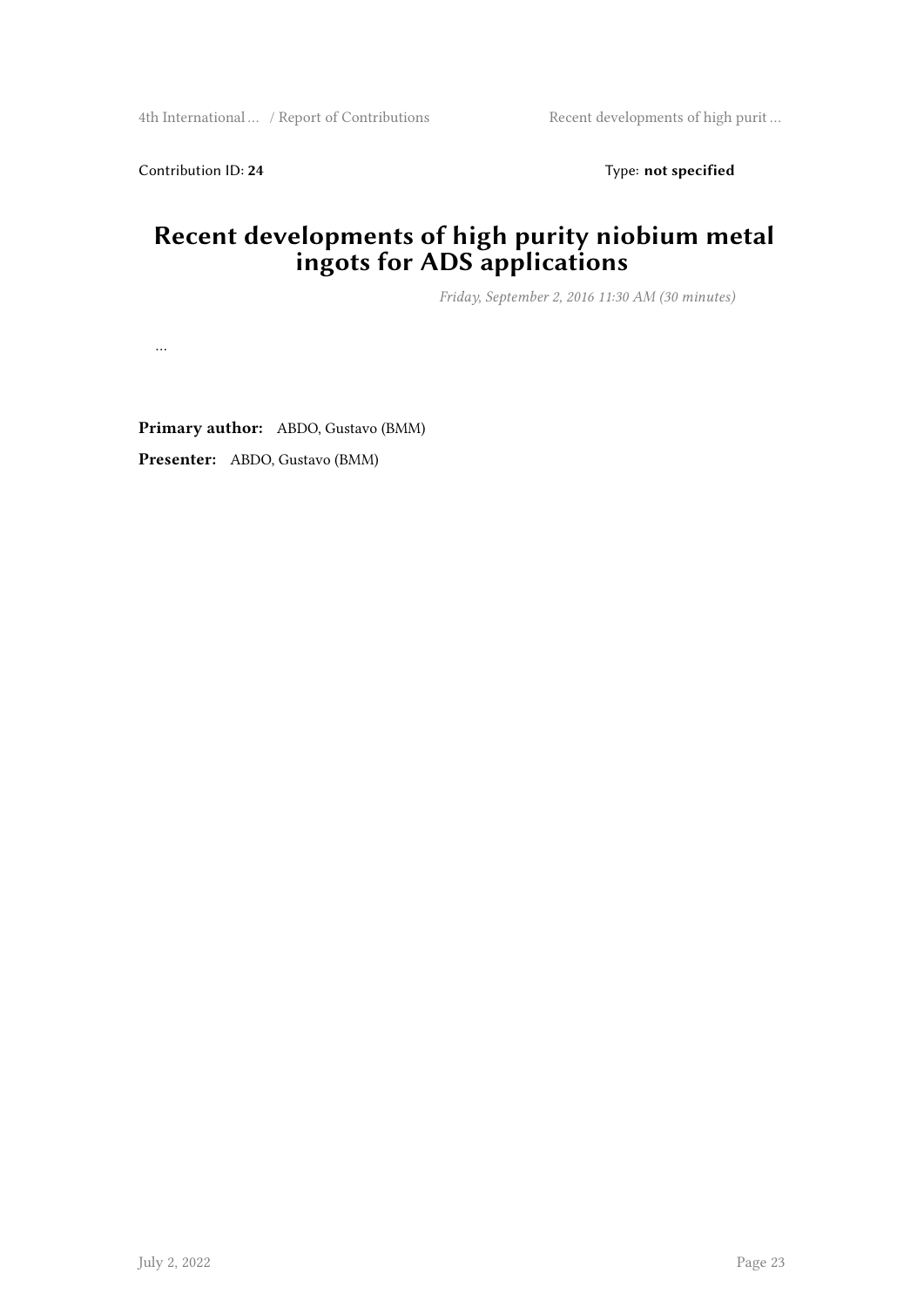Contribution ID: **25** Type: **not specified**

## **A compact, high power FFAG proton driver for ADS**

*Friday, September 2, 2016 10:00 AM (30 minutes)*

Fixed-field alternating gradient accelerators are proving to be a highly promising candidate for next-generation 10 MW-class high power proton drivers due to recent advances in design which demonstrate continuous (CW) operation combined with stable, 2-4 m long straight sections allowing insertion of high-gradient RF. The resulting 1-GeV 'FFAG cyclotron' thus supports a continuous (CW) beam with far lower peak current than the pulsed alternative. lattice mitigaBoth a circular and racetrack version have been designed including modeling 3D space charge using the OPAL framework and beam dynamics with fast acceleration in the 'serpentine channel'. The addition of strong and reverse gradient in a nonscaling optimized lattice are found to mitigate space charge and emittance blowup. Simulations indicate stability above the 10 mA threshold required for 10 MW operation.

**Primary author:** JOHNSTONE, Carol (Fermilab)

**Presenter:** JOHNSTONE, Carol (Fermilab)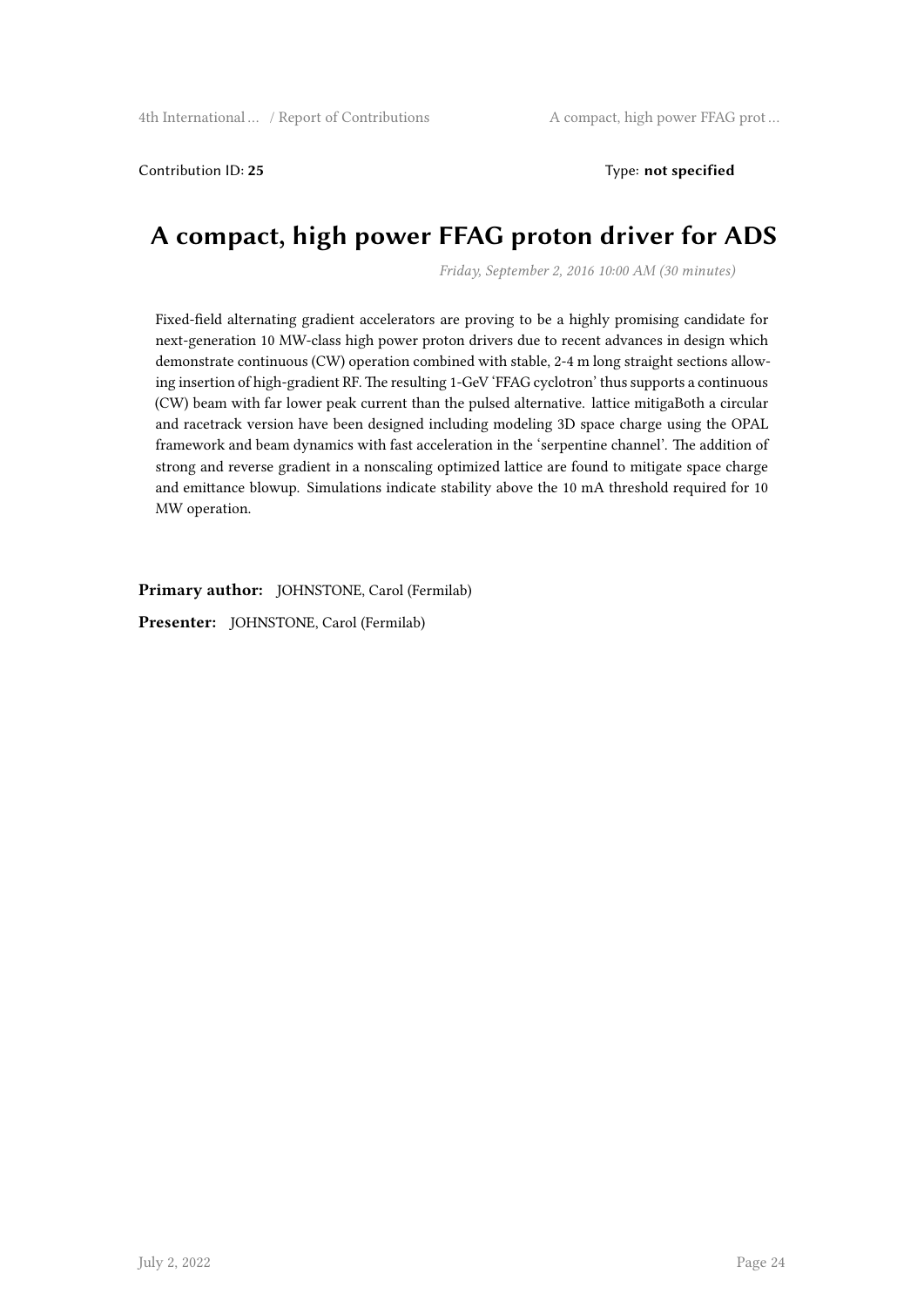Contribution ID: **26** Type: **not specified**

## **Energy Efficiency of Accelerator Driven Sub-critical Reactors for Nuclear Waste Transmutation**

Energy efficiency is a major criterion for modern economic decision-making. However, in matter of nuclear energy, the costs of nuclear waste disposal are generally externalized by passing them to the environment or to future generations. In this study, we investigate the impact of the accelerator on the overall efficiency of an Accelerator Driven Sub-critical Reactor aimed for nuclear waste transmutation and for better fuel utilization. Several considerations include the transmutation characteristics, the wall-plug efficiency of the accelerator as well as the technology choice.

**Primary author:** HAJ TAHAR, Malek (Brookhaven National Laboratory)

**Co-author:** PEGGS, Stephen (BNL)

**Presenter:** HAJ TAHAR, Malek (Brookhaven National Laboratory)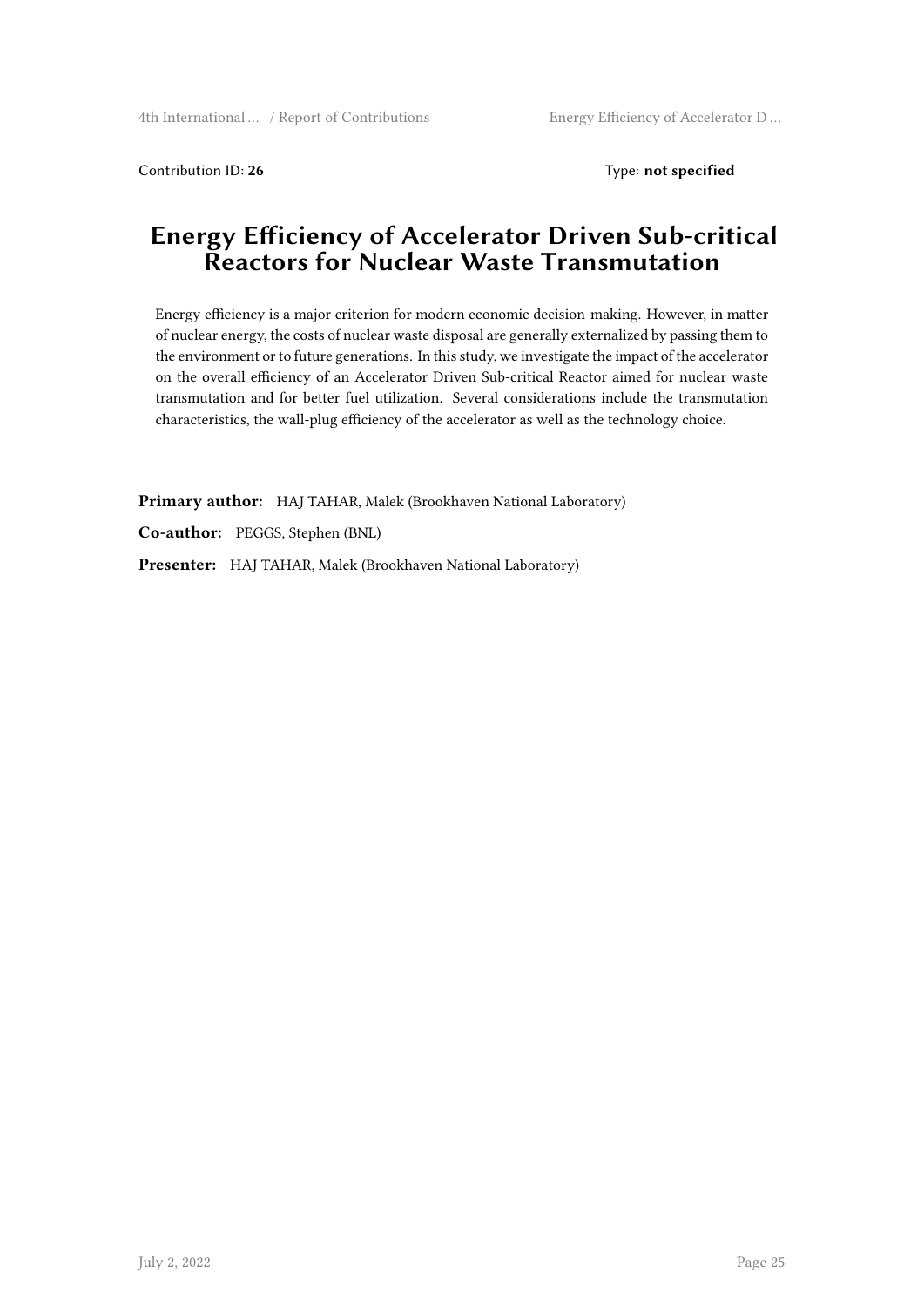4th International … / Report of Contributions Thorium power - where are we?

Contribution ID: 27 Type: **not specified** 

## **Thorium power - where are we?**

*Wednesday, August 31, 2016 9:30 AM (45 minutes)*

**Presenter:** CYWINSKI, Robert (U)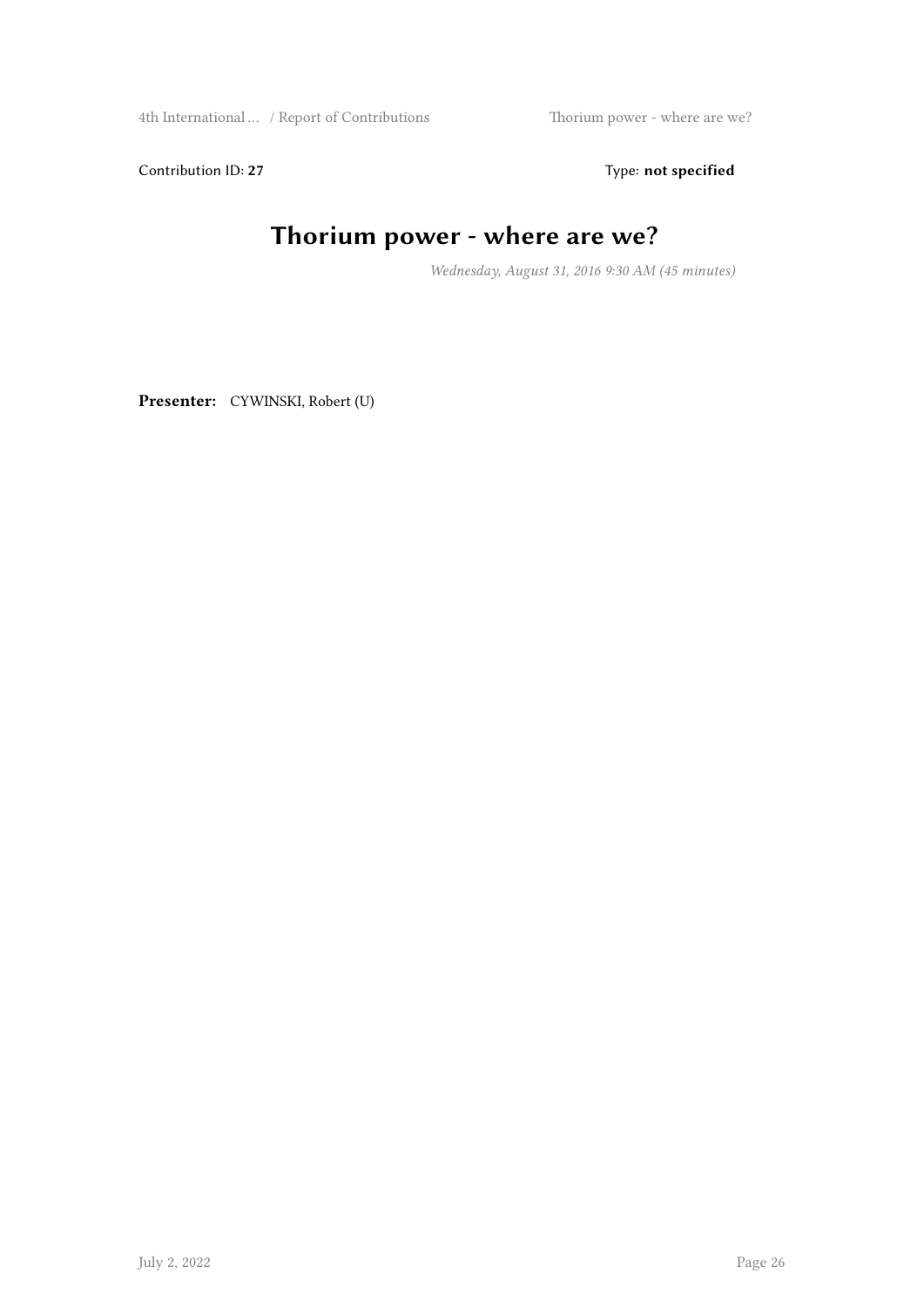Contribution ID: 28 Type: **not specified** 

## **The Beam Raster System of the European Spallation Source**

*Thursday, September 1, 2016 2:15 PM (30 minutes)*

**Presenter:** THOMSEN, Heine (Aarhus University, Denmark)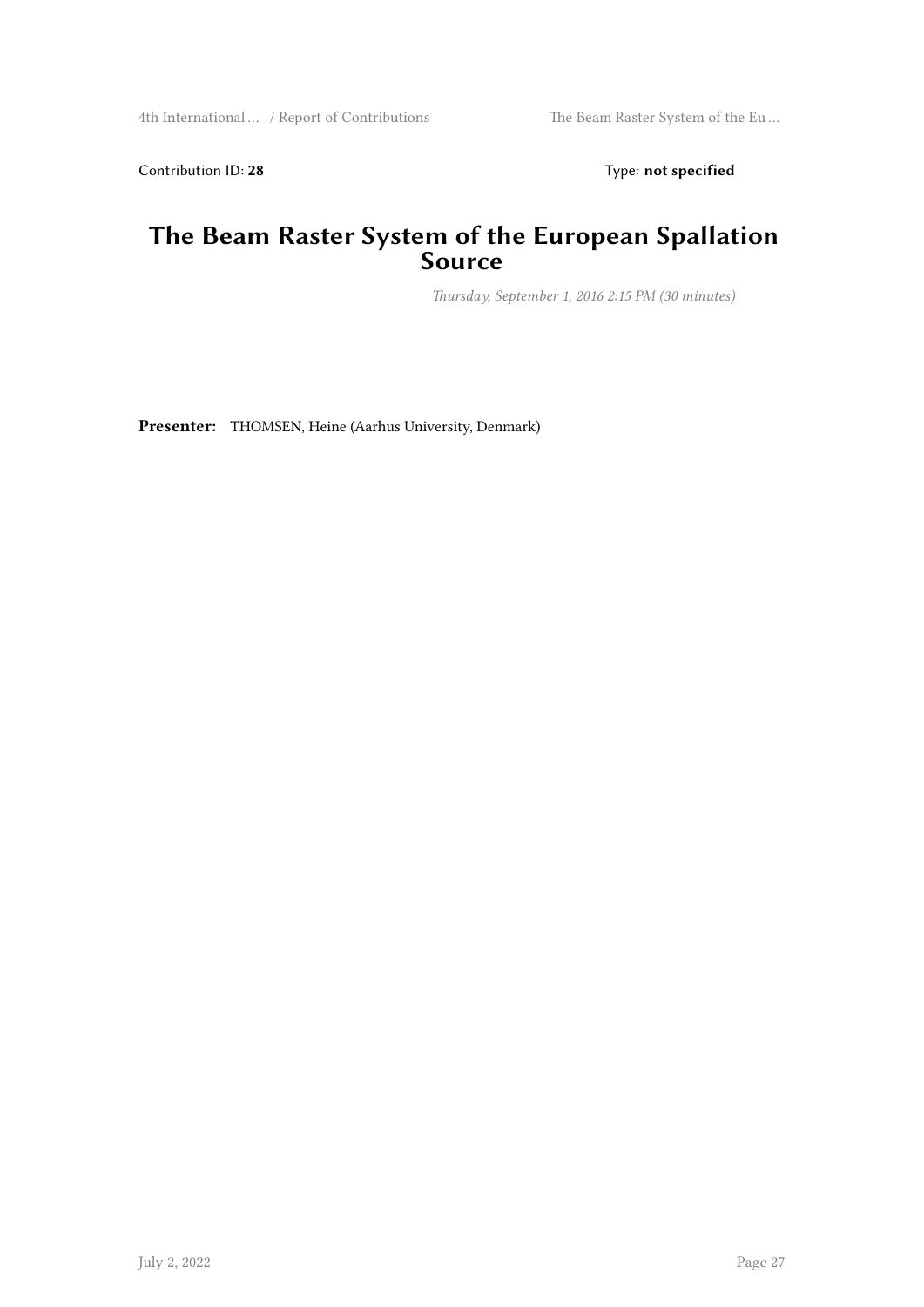Contribution ID: **29** Type: **not specified**

### **The Beam Raster System of the European Spallation Source**

The European Spallation Source (ESS) will apply a fast beam raster system to redistribute the proton beam transversely across the spallation target surface. The system operates at sweep frequencies of tens of kHz and efficiently evens out the time-averaged beam intensity, thus reducing the level of beam-induced material damage and decreasing component cooling demands. Designed for a long-pulse spallation neutron facility, the ESS raster system will operate at only 5% duty cycle (covering the proton beam pulses) and provide a nominal beam footprint with a rectangular outline (matching the target and moderator geometry). Following a presentation of the ESS design, ideas of how the concept could be adapted to be more suitable for ADSRs will be presented.

**Primary author:** THOMSEN, Heine (Aarhus University, Denmark)

**Presenter:** THOMSEN, Heine (Aarhus University, Denmark)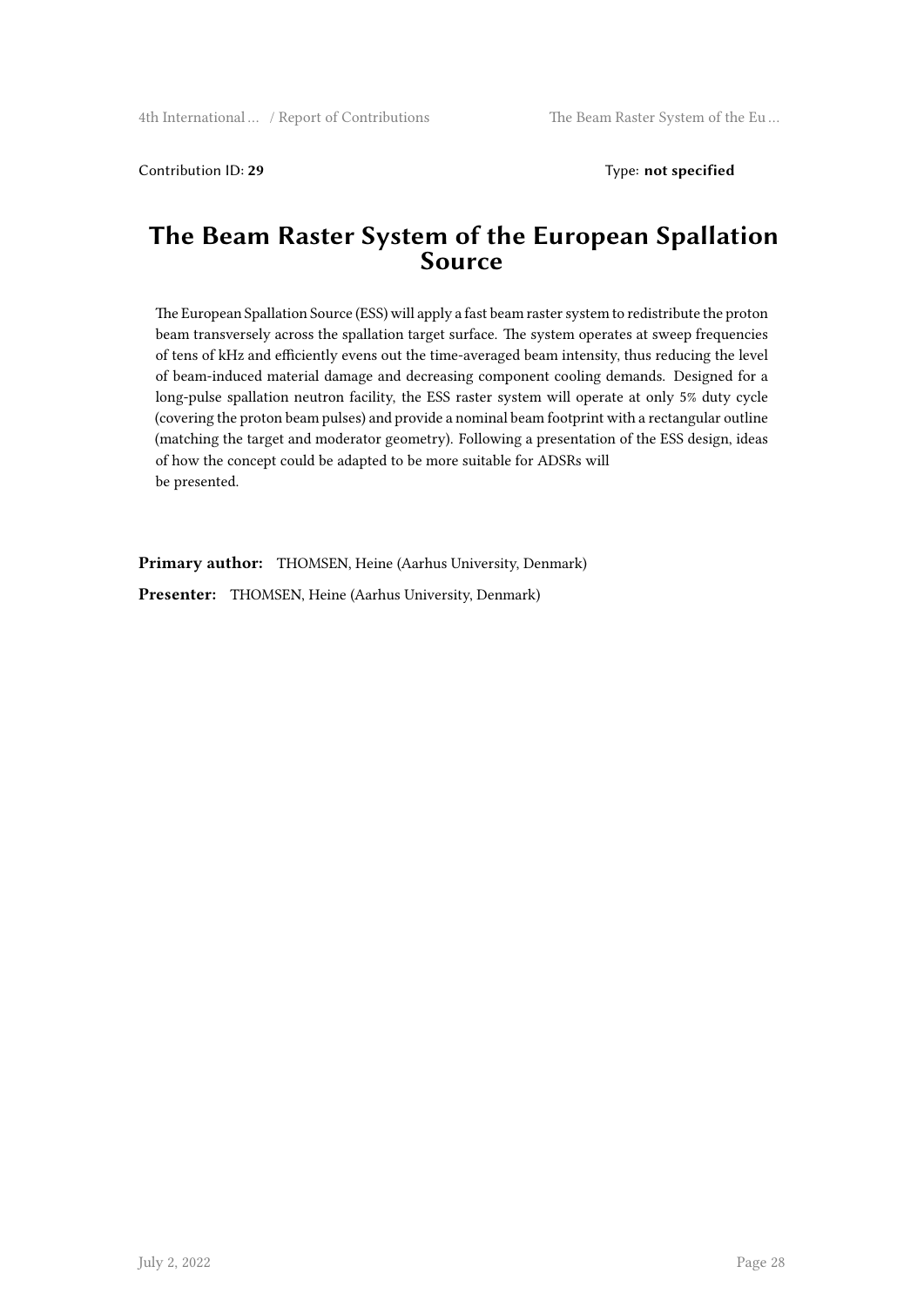4th International … / Report of Contributions Thorium Fuelled reactors: do they …

Contribution ID: 30 Type: **not specified** 

## **Thorium Fuelled reactors: do they need an accelerator?**

*Wednesday, August 31, 2016 10:45 AM (15 minutes)*

**Presenter:** BARLOW, Roger (University of Huddersfield (GB))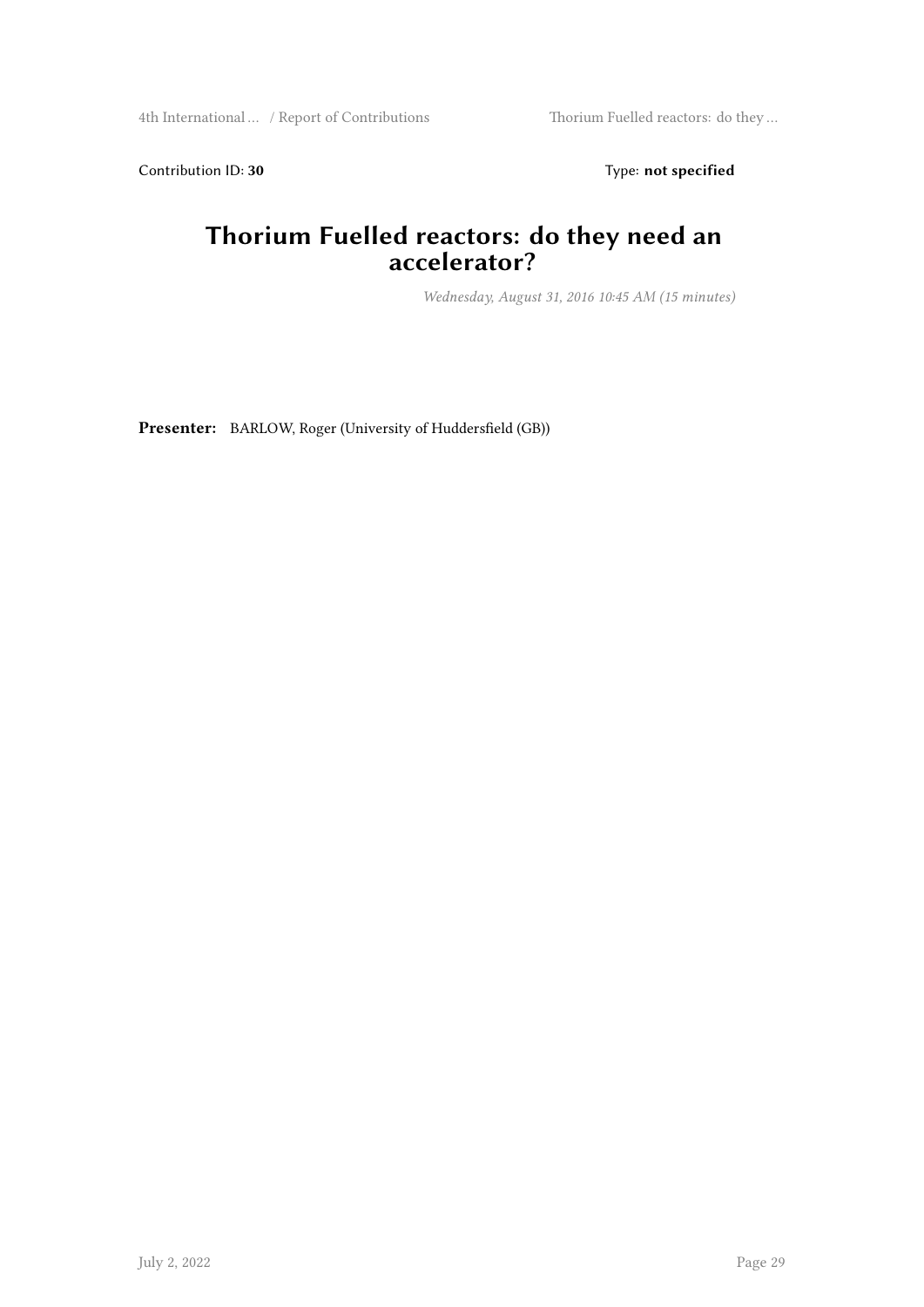4th International … / Report of Contributions Modelling accelerator reliability

Contribution ID: 31 Type: **not specified** 

## **Modelling accelerator reliability**

*Wednesday, August 31, 2016 3:15 PM (15 minutes)*

**Presenter:** RESCIC, Miha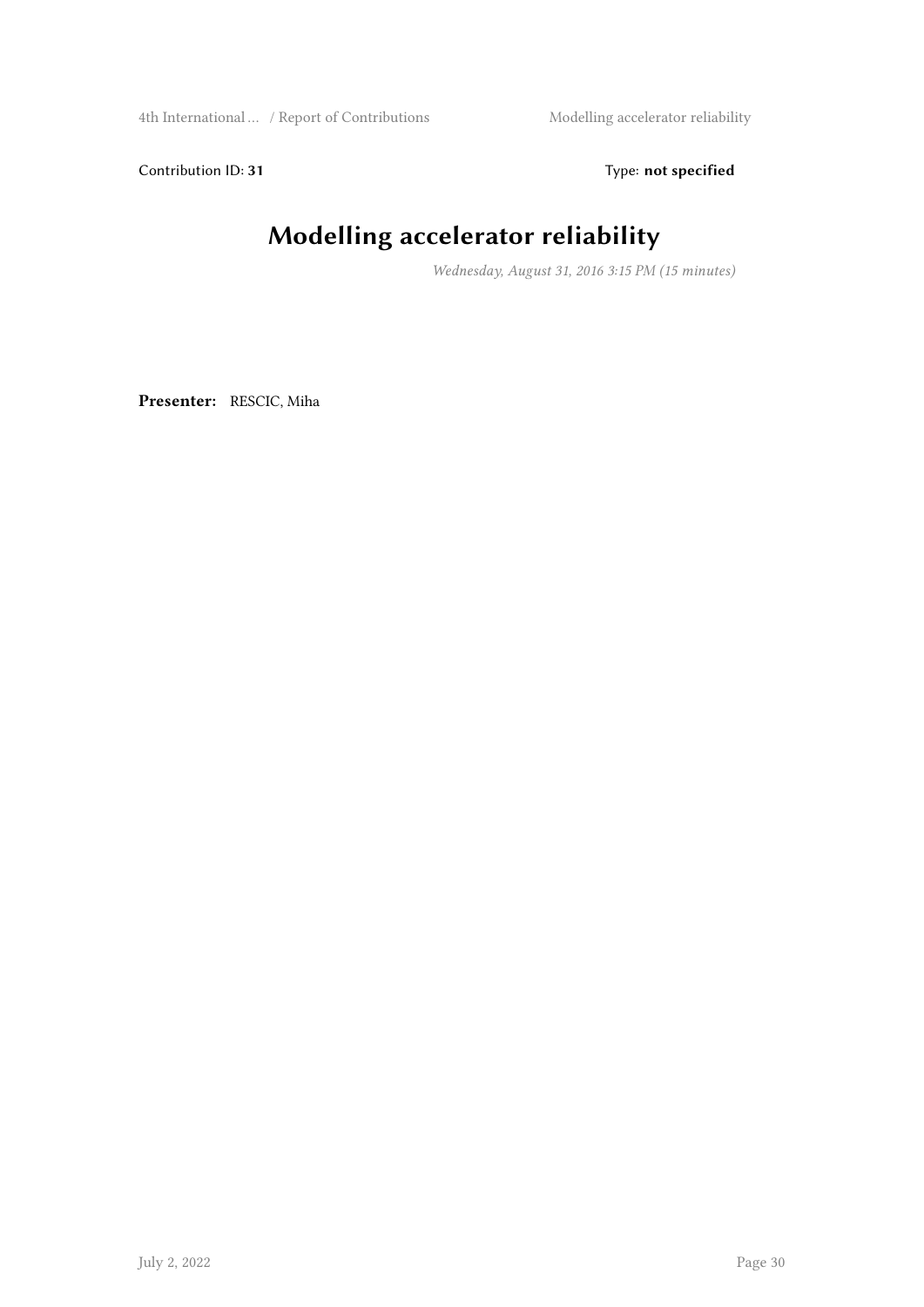Contribution ID: 32 Type: **not specified** 

## **ADSRs and Thorium power - what next?**

*Friday, September 2, 2016 12:30 PM (30 minutes)*

Panel discussion